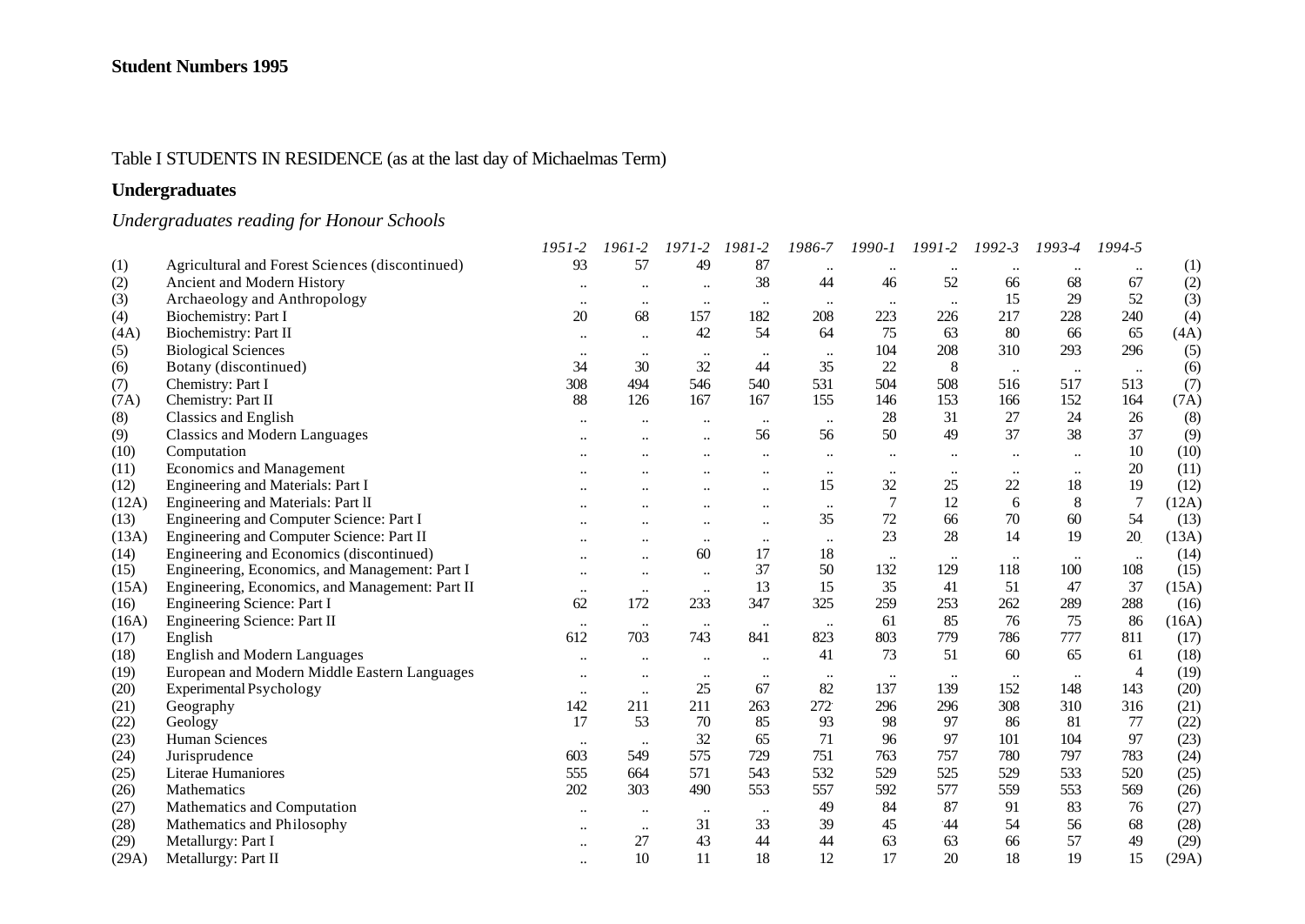|       |                                                | 1951-2           | 1961-2           | $1971 - 2$       | 1981-2           | 1986-7    | 1990-1 | $1991 - 2$ | $1992 - 3$ | 1993-4           | 1994-5    |       |
|-------|------------------------------------------------|------------------|------------------|------------------|------------------|-----------|--------|------------|------------|------------------|-----------|-------|
| (30)  | Metallurgy, Economics, and Management: Part I  | $\ddotsc$        | $\ddotsc$        | $\ddotsc$        | 8                | 18        | 10     |            | 9          | 6                | 13        | (30)  |
| (30A) | Metallurgy, Economics, and Management: Part II | $\ddotsc$        | $\ddotsc$        | $\ddotsc$        |                  | 4         |        |            |            | 4                | 5         | (30A) |
| (31)  | Modern History                                 | 1,037            | 1,016            | 826              | 894              | 801       | 888    | 902        | 897        | 892              | 861       | (31)  |
| (32)  | Modern History and Economics                   | $\bullet\bullet$ | $\bullet\bullet$ | 75               | 76               | 49        | 39     | 29         | 24         | 17               | 21        | (32)  |
| (33)  | Modern History and English                     | $\bullet\bullet$ | $\ddotsc$        | $\bullet\bullet$ | $\ddotsc$        | $\ddotsc$ |        | 18         | 30         | 33               | 34        | (33)  |
| (34)  | Modern History and Modern Languages            | $\ddotsc$        | $\ddotsc$        | 81               | 61               | 50        | 62     | 59         | 54         | 50               | 70        | (34)  |
| (35)  | Modern Languages                               | 672              | 711              | 679              | 722              | 654       | 638    | 645        | 623        | 629              | 622       | (35)  |
| (36)  | Music                                          | 42               | 64               | 84               | 137              | 145       | 155    | 154        | 154        | 153              | 156       | (36)  |
| (37)  | <b>Oriental Studies</b>                        | 14               | 61               | 89               | 76               | 123       | 141    | 132        | 138        | 131              | 143       | (37)  |
| (38)  | Philosophy and Modern Languages                | $\cdots$         | $\ddotsc$        | $\bullet\bullet$ | 49               | 50        | 63     | 63         | 59         | 65               | 59        | (38)  |
| (39)  | Philosophy, Politics, and Economics            | 631              | 795              | 753              | 845              | 878       | 931    | 918        | 899        | 900              | 938       | (39)  |
| (40)  | Philosophy and Theology                        | $\ddotsc$        | $\cdots$         | 27               | 40               | 53        | 40     | 43         | 57         | 63               | 76        | (40)  |
| (41)  | <b>Physics</b>                                 | 197              | 427              | 489              | 532              | 538       | 497    | 502        | 501        | 513              | 498       | (41)  |
| (42)  | Physics and Philosophy                         | $\ddotsc$        | $\cdots$         | 16               | 20               | 17        | 36     | 40         | 39         | 47               | 52        | (42)  |
| (43)  | Physiological Sciences                         | 288              | 249              | 377              | 310              | 301       | 339    | 338        | 334        | 350              | 349       | (43)  |
| (44)  | Psychology, Philosophy, and Physiology         | 34               | 76               | 179              | 110              | 100       | 116    | 125        | 114        | 125              | 125       | (44)  |
| (45)  | Pure and Applied Biology (discontinued)        | $\ddotsc$        | $\cdots$         | $\ddotsc$        | $\bullet\bullet$ | 143       | 113    | 47         | $\ddotsc$  | $\bullet\bullet$ | $\ddotsc$ | (45)  |
| (46)  | Theology                                       | 143              | 192              | 153              | 192              | 177       | 185    | 180        | 187        | 193              | 172       | (46)  |
| (47)  | Zoology (discontinued)                         | 62               | 98               | 125              | 173              | 105       | 98     | 49         | $\ddotsc$  |                  | $\ddotsc$ | (47)  |
|       | Sub-Total                                      | 5,856            | 7,156            | 8,041            | 9,073            | 9,123     | 9,775  | 9,725      | 9,767      | 9,785            | 9,892     |       |
|       |                                                |                  |                  |                  |                  |           |        |            |            |                  |           |       |

# *Other Undergraduates*

|      |                                                      | 1951-2               | 1961-2               | 1971-2    | 1981-2    | 1986-7               | 1990-1    | 1991-2    | $1992 - 3$ |           | 1993-4 1994-5 |      |
|------|------------------------------------------------------|----------------------|----------------------|-----------|-----------|----------------------|-----------|-----------|------------|-----------|---------------|------|
| (48) | Clinical Medical Students reading for the Oxford     |                      |                      |           |           |                      |           |           |            |           |               |      |
|      | BM. B.Ch.                                            | 83                   | 62                   | 147       | 247       | 306                  | 279       | 293       | 289        | 297       | 295           | (48) |
| (49) | Clinical Medical Students reading for the degrees of |                      |                      |           |           |                      |           |           |            |           |               |      |
|      | other universities                                   | $\ddotsc$            | $\bullet\bullet$     | 21        |           | $\ddot{\phantom{0}}$ | $\ddotsc$ | $\ddotsc$ | $\ddotsc$  |           |               | (49) |
| (50) | <b>Bachelor of Fine Art</b>                          | $\ddotsc$            | $\bullet\bullet$     | $\ddotsc$ | 57        | 49                   | 52        | 55        | 58         | 57        | 57            | (50) |
| (51) | Certificate in Fine Art (discontinued)               | $\ddotsc$            | $\ddotsc$            | 66        | $\ddotsc$ | $\ddotsc$            | $\ddotsc$ | $\ddotsc$ | $\ddotsc$  | $\ddotsc$ | $\ddotsc$     | (51) |
| (52) | Pass Degrees                                         | 32                   | 38                   | 8         | J.        | $\sim$               | $\cdots$  | $\ddotsc$ |            | $\ddotsc$ | 2             | (52) |
| (53) | Special Diploma in Social Studies                    | $\ddotsc$            | $\ddotsc$            | 18        | 9         | 12                   | 13        | 14        | 29         | 25        | 17            | (53) |
| (54) | Special Diploma in Social Administration             | $\ddotsc$            | $\ddotsc$            | $\ddotsc$ | $\ddotsc$ | $\ddotsc$            |           |           | 4          | $\ddotsc$ | J.            | (54) |
| (55) | Diploma in Legal Studies                             | $\ddotsc$            | $\ddotsc$            | $\ddotsc$ | $\ddotsc$ | 6                    |           |           |            |           | 8             | (55) |
| (56) | Foreign Service Course                               | 63                   | 55                   | 14        | 26        | 22                   | 34        | 30        | 30         | 32        | 30            | (56) |
| (57) | Hong Kong Probationary Administrators                | $\ddotsc$            | $\ddotsc$            | $\ddotsc$ | 14        | 12                   | 14        | 14        | 10         |           | 11            | (57) |
| (58) | No Oxford qualification                              | $\ddotsc$            | $\ddotsc$            | $\ddotsc$ |           | 10                   | 40        | 43        | 74         | 97        | $75*$         | (58) |
| (59) | <b>Visiting Students</b>                             | $\ddot{\phantom{0}}$ | $\ddot{\phantom{0}}$ |           |           | 188                  | 153       | 149       | 159        | 157       | 142†          | (59) |
|      | Sub-Total                                            | 178                  | 155                  | 274       | 363       | 607                  | 592       | 601       | 656        | 677       | 640           |      |
|      | <b>Total Undergraduates</b>                          | 6,034                | 7,311                | 8,315     | 9,436     | 9,730                | 10,367    | 10,326    | 10,423     | 10,462    | 10,532        |      |
|      |                                                      |                      |                      |           |           |                      |           |           |            |           |               |      |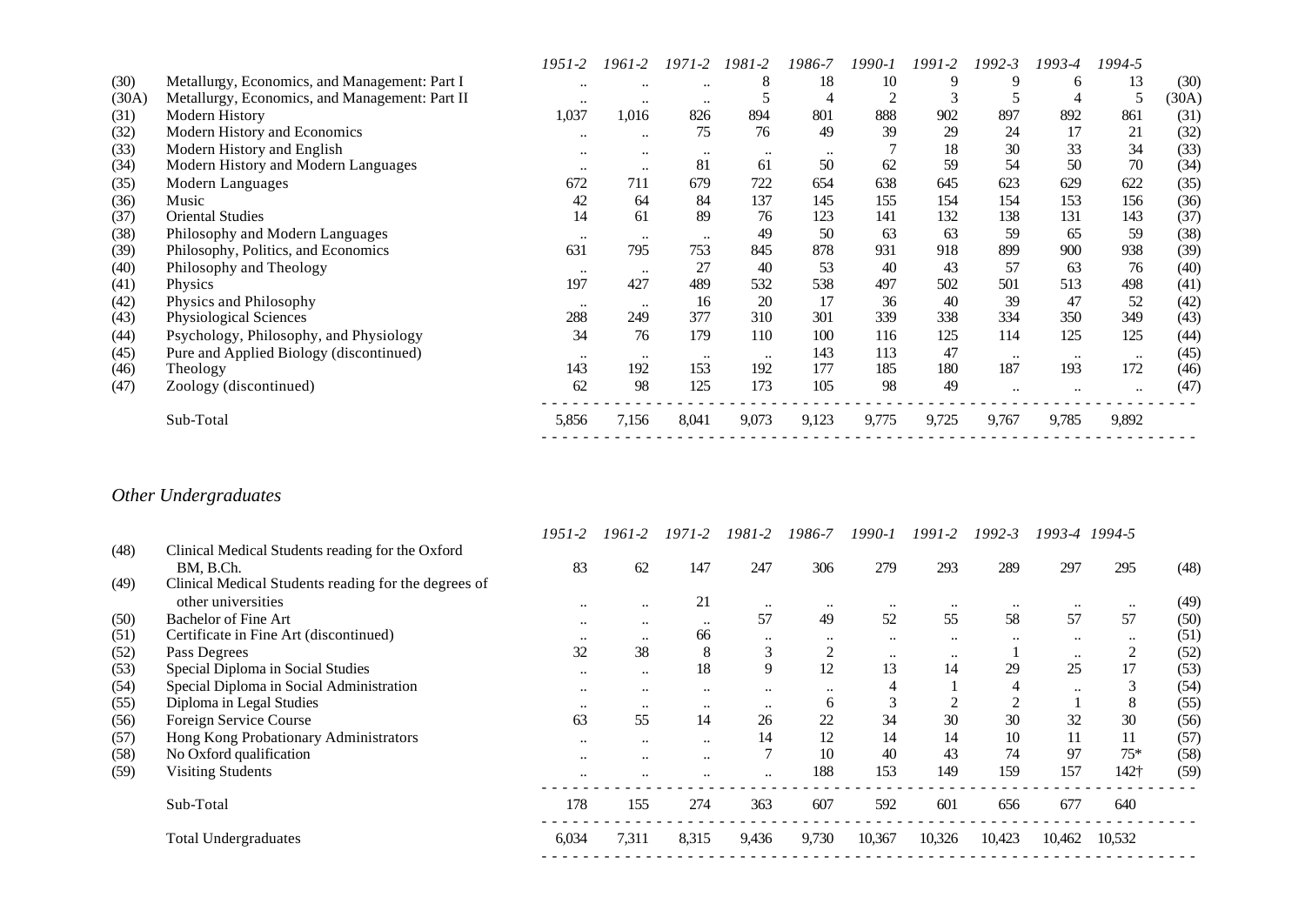#### Table I (*continued*)

#### **Postgraduates** (for detailed distribution by subject in 1994-5, see Table III)

|      |                                                             | $1951 - 2$ | 1961-2    | $1971 - 2$ | 1981-2 | 1986-7    | 1990-1               | 1991-2    | 1992-3    | 1993-4    | 1994-5    |      |
|------|-------------------------------------------------------------|------------|-----------|------------|--------|-----------|----------------------|-----------|-----------|-----------|-----------|------|
| (60) | <b>Higher Degrees</b>                                       | 784        | 1,143     | 2,346      | 2,634  | 3,180     | 3,556                | 3,687     | 3,913     | 4,042     | 4,203     | (60) |
| (61) | <b>Diplomas</b>                                             | 61         | 129       | 169        | 61     | 72        | 80                   | 65        | 39        | 28        | 30        | (61) |
| (62) | Certificate in Education                                    | 166        | 196       | 271        | 160    | 132       | 185                  | 204       | 200       | 197       | 182       | (62) |
| (63) | Recognised Students                                         | $\ddotsc$  | $\ddotsc$ | 19         | 13     | 10        | 8                    | 6         | 19        | 9         | 10        | (63) |
| (64) | No Degree or Diploma                                        | 48         | 23        | 55         | 9      | $\ddotsc$ | $\ddot{\phantom{0}}$ | $\ddotsc$ | $\ddotsc$ | $\ddotsc$ | $\ddotsc$ | (64) |
|      | <b>Total Postgraduates</b>                                  | 1,059      | 1.491     | 2,860      | 2,877  | 3,394     | 3,829                | 3,962     | 4,171     | 4,276     | 4,425     |      |
|      | <b>Grand Total</b>                                          | 7,093      | 8,802     | 11.175     | 12,313 | 13.124    | 14,196               | 14,288    | 14,594    | 14,738    | 14.957    |      |
|      |                                                             |            |           |            |        |           |                      |           |           |           |           |      |
|      | Pre-clinical medical students included under Undergraduates |            |           |            |        |           |                      |           |           |           |           |      |
|      | reading for Honour Schools, above. (Numbers for 1961-2 and  |            |           |            |        |           |                      |           |           |           |           |      |
|      | earlier are not available.)                                 | $\ddotsc$  | $\ddotsc$ | 294        | 293    | 289       | 305                  | 303       | 294       | 304       | 305±      |      |

*Note: non-resident students*. In addition there are 501 non-resident undergraduates: of these 288 are linguists, most of whom are spending a year abroad. There are 533 non-resident postgraduates working for their degrees and 516 postgraduates suspended or whose theses are being examined (of these 301 are in Arts, 215 in Science).

In past years matriculated students not following any specific Oxford course have been classified as either undergraduate (No Oxford Qualification) or postgraduate (No Degree or Diploma). It is thought that this approximate distinction is no longer appropriate and all such students are now classified as undergraduates in these tables.

\* 46 in Arts and Social Studies, 29 in Science. 37 are Erasmus students.

† 110 in Arts and Social Studies, 32 in Science.

‡ 304 in Physiological Sciences, 1 in PPP.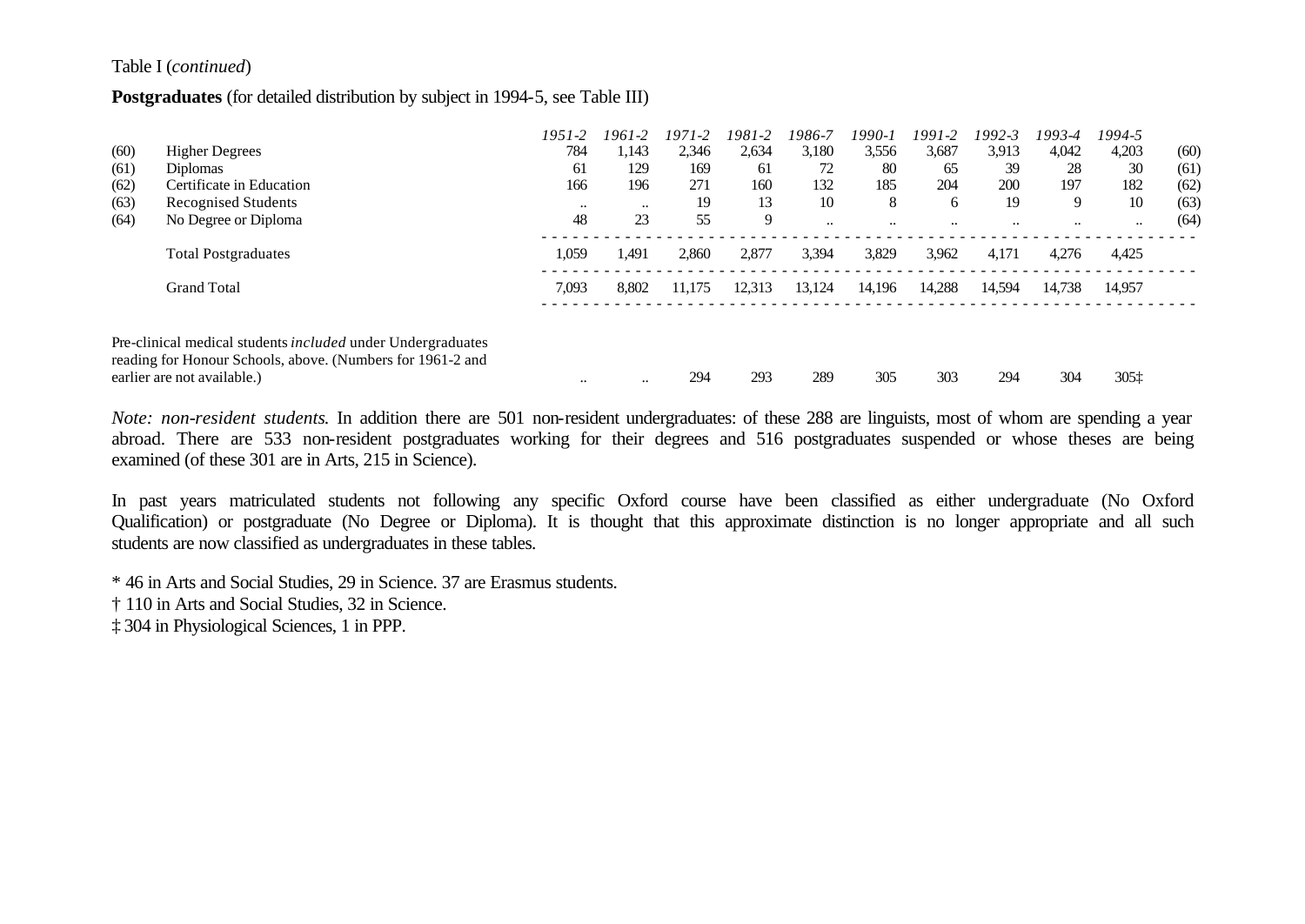## Table IIa DIVISION BETWEEN UNDERGRADUATES AND POSTGRADUATES, ARTS AND SCIENCE *All Students*

|         |         |         |        |            |                              |        | <b>Students</b><br><i>out of</i><br>Residence | Total<br>all<br><b>Students</b> |
|---------|---------|---------|--------|------------|------------------------------|--------|-----------------------------------------------|---------------------------------|
|         | 1979-80 | 1989-90 | 1991-2 | $1992 - 3$ | 1993-4                       | 1994-5 | 1994-5                                        | 1994-5                          |
| Arts    | 5,718   | 5,926   | 5,938  | 6,043      | 6,083                        | 6,151  | 429                                           | 6,580                           |
| Science | 3,661   | 4,249   | 4,388  | 4,380      | 4,379                        | 4,381  | 72                                            | 4,453                           |
| Total   | 9,379   | 10,175  | 10,326 | 10.423     | 10,462                       | 10,532 | 501                                           | 11,033                          |
| Arts    | 1,873   | 2,084   | 2,241  | 2.397      | 2,466                        | 2,546  | 721                                           | 3,267                           |
| Science | 1,102   | 1,473   | 1,721  | 1,774      | 1,810                        | 1,879  | 328                                           | 2,207                           |
| Total   | 2,975   | 3,557   | 3,962  | 4,171      | 4,276                        | 4,425  | 1,049                                         | 5,474                           |
| Arts    | 7,591   | 8,010   | 8,179  | 8,440      | 8,549                        | 8,697  | 1,150                                         | 9,847                           |
| Science | 4,763   | 5,722   | 6,109  | 6,154      | 6,189                        | 6,260  | 400                                           | 6,660                           |
| Total   | 12,354  | 13,732  | 14,288 | 14,594     | 14,738                       | 14,957 | 1,550                                         | 16,507                          |
|         |         |         |        |            | <b>Students in Residence</b> |        |                                               |                                 |

#### *Home and Other EC Countries*

|         |         |         |        |            |                              |        | <b>Students</b><br><i>out of</i> | Total<br>all    |
|---------|---------|---------|--------|------------|------------------------------|--------|----------------------------------|-----------------|
|         |         |         |        |            |                              |        | Residence                        | <b>Students</b> |
|         | 1979-80 | 1989-90 | 1991-2 | $1992 - 3$ | 1993-4                       | 1994-5 | 1994-5                           | 1994-5          |
| Arts    | 5,399   | 5,446   | 5,493  | 5,593      | 5,619                        | 5,684  | 412                              | 6,096           |
| Science | 3,593   | 4,049   | 4,178  | 4,181      | 4,161                        | 4,150  | 70                               | 4,220           |
| Total   | 8,992   | 9,495   | 9,671  | 9,774      | 9,780                        | 9,834  | 482                              | 10,316          |
| Arts    | 1,255   | 1,212   | 1,369  | 1,464      | 1,516                        | 1.606  | 391                              | 1,997           |
| Science | 804     | 1,085   | 1,267  | 1,314      | 1,344                        | 1,416  | 243                              | 1,659           |
| Total   | 2,059   | 2,297   | 2,636  | 2,778      | 2,860                        | 3,022  | 634                              | 3,656           |
| Arts    | 6,654   | 6,658   | 6,862  | 7,057      | 7,135                        | 7,290  | 803                              | 8,093           |
| Science | 4,397   | 5,134   | 5,445  | 5,495      | 5,505                        | 5,566  | 313                              | 5,879           |
| Total   | 11,051  | 11,792  | 12,307 | 12,552     | 12,640                       | 12,856 | 1,116                            | 13,972          |
|         |         |         |        |            | <b>Students in Residence</b> |        |                                  |                 |

## *Overseas Students (excluding EC)*

|                 |         |         |         | <b>Students in Residence</b> |            |        |        | <b>Students</b><br><i>out of</i><br>Residence | Total<br>all<br><b>Students</b> |
|-----------------|---------|---------|---------|------------------------------|------------|--------|--------|-----------------------------------------------|---------------------------------|
|                 |         | 1979-80 | 1989-90 | $1991 - 2$                   | $1992 - 3$ | 1993-4 | 1994-5 | 1994-5                                        | 1994-5                          |
| Undergraduates: | Arts    | 319     | 480     | 445                          | 450        | 464    | 467    | 17                                            | 484                             |
|                 | Science | 68      | 200     | 210                          | 199        | 218    | 231    | $\overline{c}$                                | 233                             |
|                 | Total   | 387     | 680     | 655                          | 649        | 682    | 698    | 19                                            | 717                             |
| Postgraduates:  | Arts    | 618     | 872     | 872                          | 933        | 950    | 940    | 330                                           | 1,270                           |
|                 | Science | 298     | 388     | 454                          | 460        | 466    | 463    | 85                                            | 548                             |
|                 | Total   | 916     | 1,260   | 1,326                        | 1,393      | 1,416  | 1,403  | 415                                           | 1,818                           |
|                 |         |         |         |                              |            |        |        |                                               |                                 |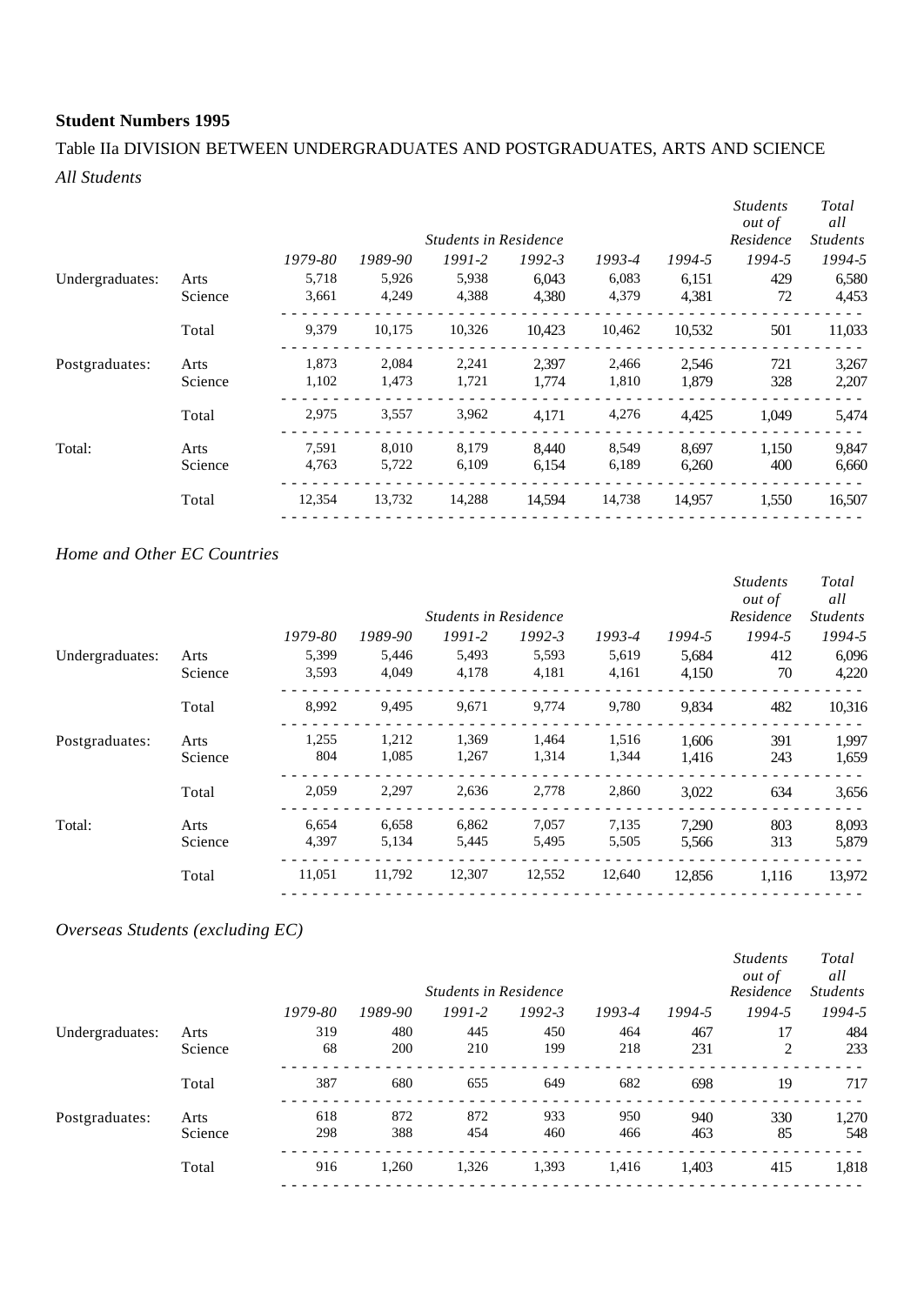## *Overseas Students (excluding EC)* (continued)

| Total. | Arts           | 937<br>366 | 588   | 664  | 1,383<br>659 | 1.414<br>684 | ,407<br>694 | 87 | .754<br>781 |
|--------|----------------|------------|-------|------|--------------|--------------|-------------|----|-------------|
|        | $_{\rm Total}$ | 1.303      | 1.940 | .981 | 2,042        | 2,098        | 2,101       |    | ل ل ل د     |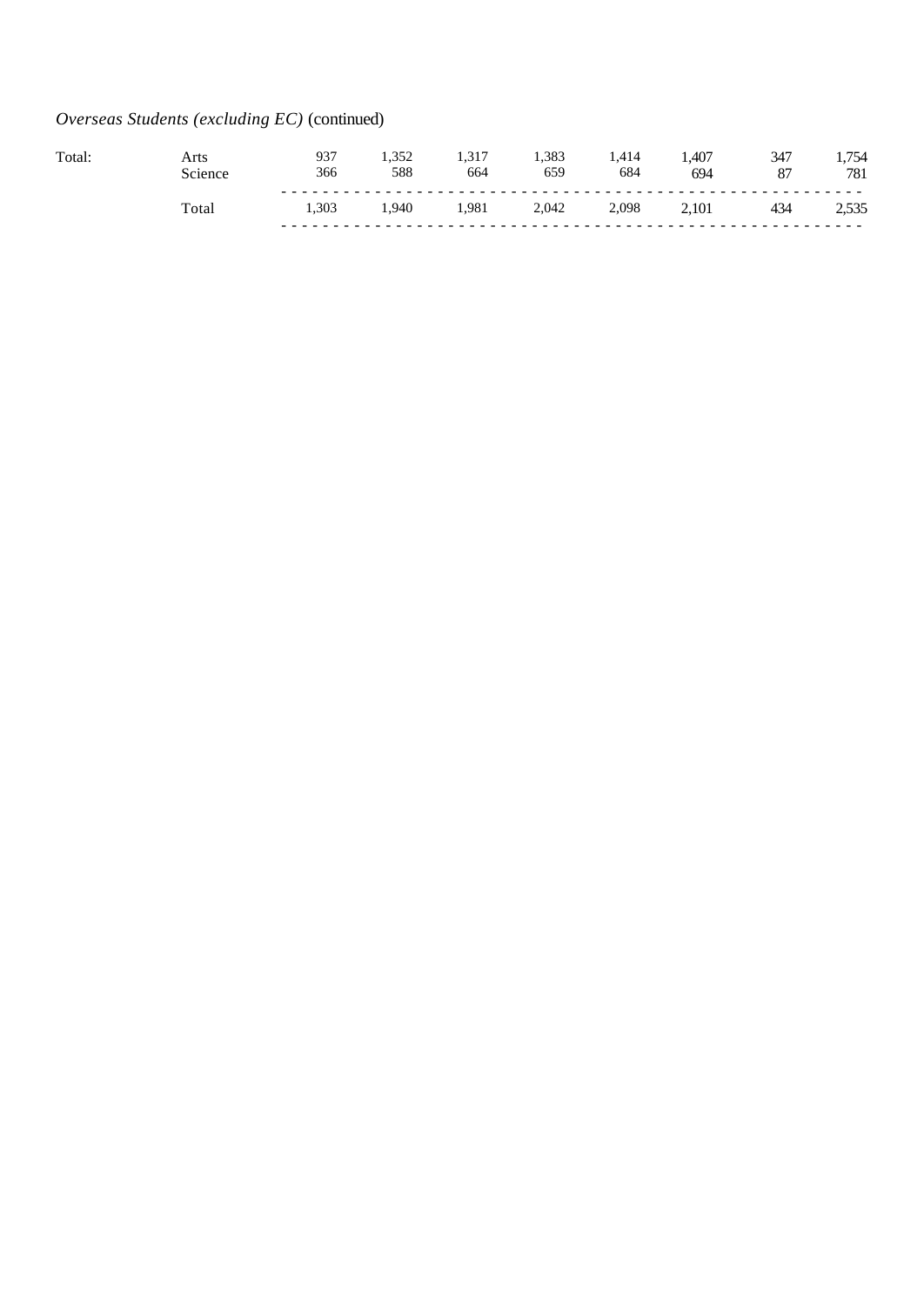#### Table IIb STUDENTS IN RESIDENCE 1994-5: DIVISION BETWEEN UNDERGRADUATES/ POSTGRADUATES, ARTS/SCIENCE, HOME/OVERSEAS, AND MEN/WOMEN

|                 |         |       | Home  |        |       | Overseas |       |       | Total |        |
|-----------------|---------|-------|-------|--------|-------|----------|-------|-------|-------|--------|
|                 |         | Men   | Women | Total  | Men   | Women    | Total | Men   | Women | Total  |
| Undergraduates: | Arts    | 2.876 | 2,551 | 5,427  | 387   | 337      | 724   | 3,263 | 2,888 | 6,151  |
|                 | Science | 2,673 | 1,333 | 4,006  | 249   | 126      | 375   | 2,922 | 1,459 | 4,381  |
|                 | Total   | 5,549 | 3,884 | 9,433  | 636   | 463      | 1,099 | 6,185 | 4,347 | 10,532 |
| Postgraduates:  | Arts    | 717   | 524   | 1,241  | 737   | 568      | 1,305 | 1,454 | 1,092 | 2,546  |
|                 | Science | 865   | 365   | 1,230  | 473   | 176      | 649   | 1,338 | 541   | 1,879  |
|                 | Total   | 1,582 | 889   | 2,471  | 1,210 | 744      | 1,954 | 2,792 | 1,633 | 4,425  |
| Total:          | Arts    | 3.593 | 3.075 | 6,668  | 1,124 | 905      | 2,029 | 4.717 | 3,980 | 8,697  |
|                 | Science | 3,538 | 1.698 | 5,236  | 722   | 302      | 1,024 | 4,260 | 2,000 | 6,260  |
|                 | Total   | 7,131 | 4,773 | 11,904 | 1,846 | 1,207    | 3,053 | 8,977 | 5,980 | 14,957 |
|                 |         |       |       |        |       |          |       |       |       |        |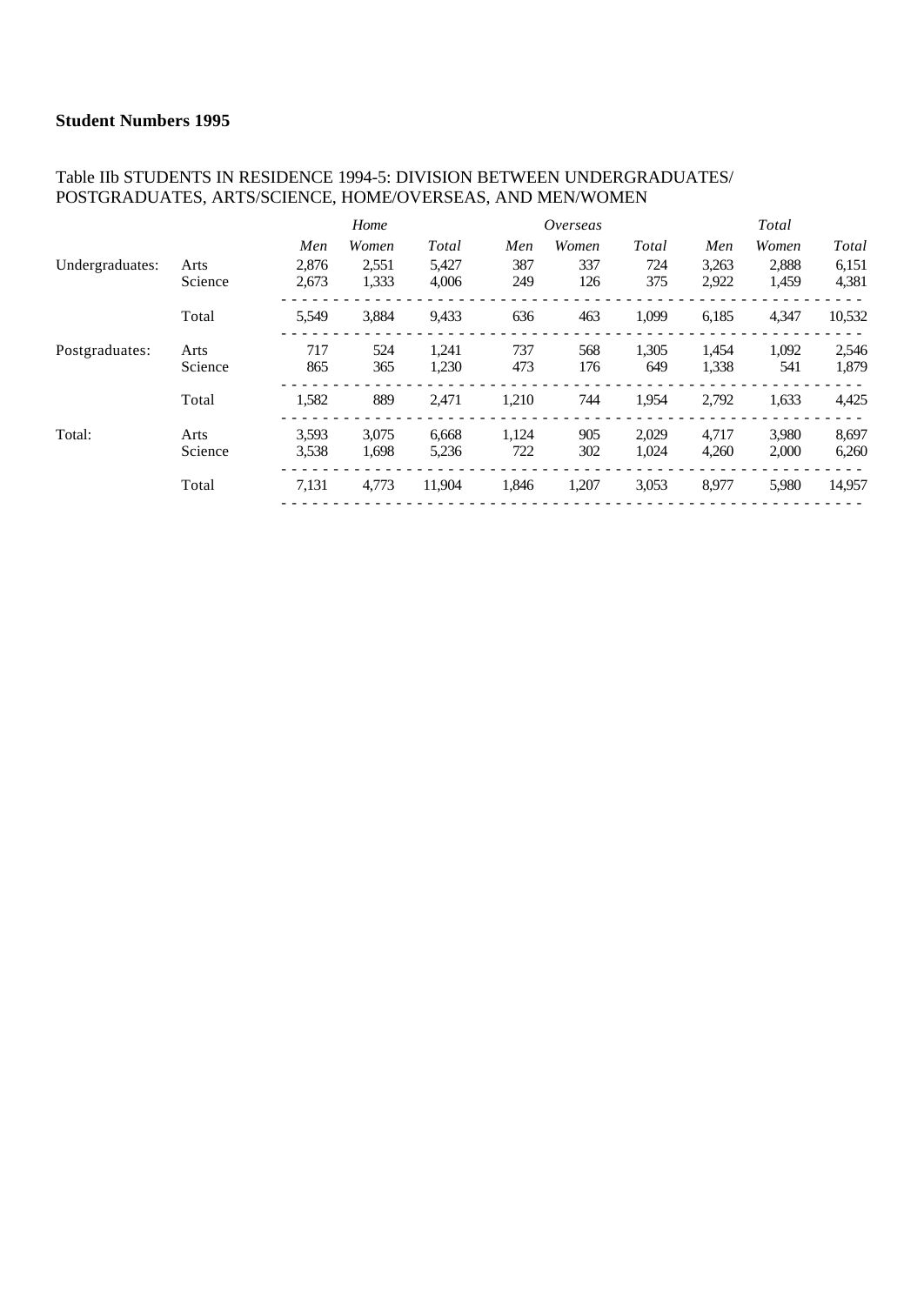Table IIc DISTRIBUTION OF STUDENTS BY COUNTRY OF ORIGIN (figures for 1993-4 are given in parentheses)

*Home and Other EC Students in Residence*

| 9,434 | 2,472 |        |          |
|-------|-------|--------|----------|
|       |       | 11,906 | (11,798) |
|       | 197   | 368    | (355)    |
| 34    | 71    | 105    | (87)     |
| 32    | 54    | 86     | (80)     |
| 27    | 59    | 86     | (80)     |
| 53    | 32    | 85     | (75)     |
| 18    | 25    | 43     | (38)     |
| 17    | 25    | 42     | (36)     |
| 19    | 19    | 38     | (25)     |
| 12    | 20    | 32     | (33)     |
| 5     | 26    | 31     | (27)     |
| 4     |       | 11     | (12)     |
| 4     | 4     | 8      | (5)      |
|       | 7     | 8      | (6)      |
| 3     | 4     | 7      | (6)      |
| 9,834 | 3,022 | 12,856 | (12,640) |
|       | 171   |        |          |

## *Students from Outside the EC in Residence*

|                        | Undergraduates | Postgraduates | Total |         |
|------------------------|----------------|---------------|-------|---------|
| <b>USA</b>             | 135            | 394           | 529   | (542)   |
| Canada                 | 27             | 154           | 181   | (206)   |
| Australia              | 20             | 111           | 131   | (136)   |
| Singapore              | 95             | 22            | 117   | (100)   |
| Hong Kong              | 76             | 33            | 109   | (110)   |
| Japan                  | 18             | 62            | 80    | (92)    |
| India                  | 22             | 50            | 72    | (74)    |
| China                  |                | 68            | 69    | (80)    |
| Malaysia               | 47             | 19            | 66    | (57)    |
| South Africa           | 8              | 53            | 61    | (63)    |
| South Korea            | 6              | 32            | 38    | (37)    |
| <b>Brazil</b>          | $\bullet$ .    | 36            | 36    | (48)    |
| New Zealand            | 6              | 30            | 36    | (40)    |
| <b>Other Countries</b> | 237            | 339           | 576   | (541)   |
| Total                  | 698            | 1,403         | 2,101 | (2,098) |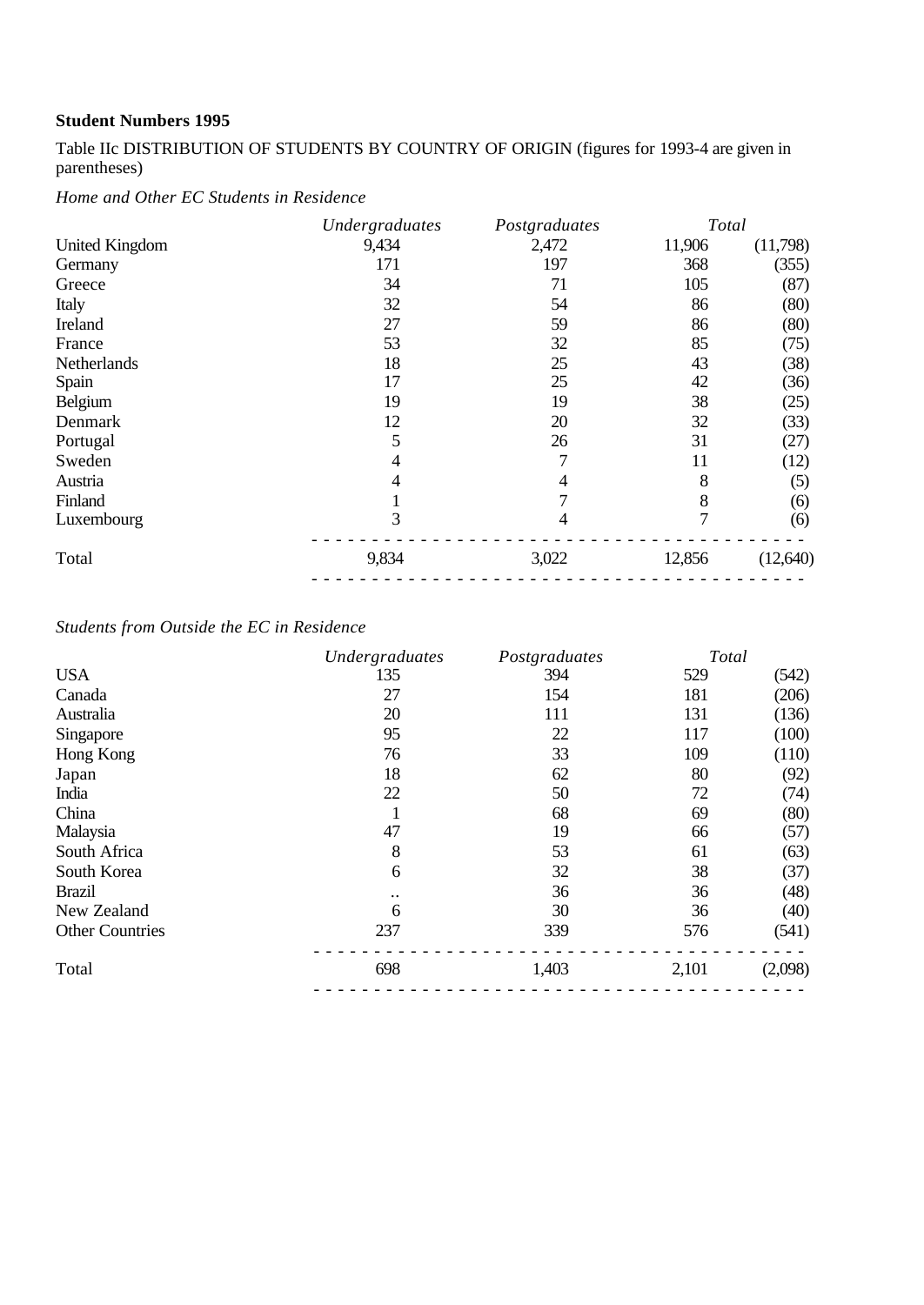## Table III DISTRIBUTION OF POSTGRADUATES BY FACULTY BOARD AND DEGREE, 1994-5

| M.Jur. Diplomas Others<br>M.Litt. D.Phil.<br><b>Arts and Social Studies</b><br>Anthropology and Geography<br>25<br>24<br>5<br>66<br>21<br>20<br>161<br>$\ldots$<br>$\ddotsc$<br><br>7<br>170<br>76<br>312<br>85<br>10<br>47<br>2<br>English<br>$\ddot{\phantom{a}}$<br>$\ddotsc$<br><br>38<br>$\overline{c}$<br>197<br>5<br>10<br>115<br>44<br>26<br>1<br>Law<br>$\ddotsc$<br>$\ddotsc$<br>5<br>99<br>185<br>Literae Humaniores<br>19<br>45<br>16<br>1<br>$\ldots$<br>$\ddotsc$<br><br>59<br>22<br>331<br>Modern History<br>195<br>14<br>21<br>6<br>14<br>$\ddot{\phantom{a}}$<br>$\ddot{\phantom{a}}$<br>12<br>52<br>21<br>104<br>15<br>Modern Languages<br>4<br>$\ddot{\phantom{a}}$<br>$\ddot{\phantom{a}}$<br>$\ddotsc$<br>$\ddot{\phantom{a}}$<br>30<br>18<br>$\overline{4}$<br>Music<br>6<br>1<br>1<br>$\ddotsc$<br>$\ddotsc$<br>$\ddotsc$<br><br>22<br>45<br>26<br>7<br>105<br><b>Oriental Studies</b><br>4<br>1<br>$\ddot{\phantom{a}}$<br>$\ddotsc$<br>$\ddotsc$<br>83<br>554<br><b>Social Studies</b><br>104<br>26<br>176<br>165<br>$\ddotsc$<br>$\ddot{\phantom{a}}$<br>$\ddotsc$<br>$\ddotsc$<br>20<br>3<br>50<br>9<br>$\overline{c}$<br>Theology<br>14<br>13<br>111<br><br>$\ddotsc$<br>Sub-Total<br>122<br>302<br>82<br>909<br>380<br>156<br>$8*$<br>2,090<br>115<br>16<br>$\overline{7}$<br>8<br>$\overline{7}$<br>14<br>36<br>$\ddot{\phantom{a}}$<br>$\ddot{\phantom{a}}$<br>$\ddotsc$<br>Committee for Archaeology<br><br>$\ddotsc$<br>Committee for Comparative<br>33<br>Philology<br>15<br>12<br>5<br>1<br><br>$\ddot{\phantom{a}}$<br><br><br>Committee for Continuing<br>27<br>17<br>5<br>Education<br>5<br>$\ddot{\phantom{a}}$<br><br>$\ddotsc$<br>Department of Educational<br><b>Studies</b><br>69<br>37<br>21<br>$\mathbf{1}$<br>10<br>$\ddot{\phantom{a}}$<br>$\ddot{\phantom{a}}$<br><br>Committee for Latin<br><b>American Studies</b><br>3<br>20<br>17<br>$\ldots$<br>$\ddot{\phantom{a}}$<br>$\ddotsc$<br>$\ddot{\phantom{a}}$<br><br>$\ddot{\phantom{0}}$<br><br>Committee for the School of<br>13<br>63<br><b>Management Studies</b><br>10<br>16<br>24<br>$\ddot{\phantom{0}}$<br><br>Committee for Queen<br>Elizabeth House<br>9<br>9<br>$\ddot{\phantom{a}}$<br><br><br>$\ddot{\phantom{a}}$<br><br>Committee for Slavonic and<br>13<br>13<br>East European Studies<br>$\ddotsc$<br><br>$\ddotsc$<br>$\ddotsc$<br>$\ddot{\phantom{0}}$<br>$\ldots$<br>$\ddotsc$<br>$\ddotsc$<br>270<br>Sub-Total<br>67<br>45<br>49<br>73<br>29<br>5<br>$\mathbf{1}$<br>$\mathbf{1}$<br>$\ddot{\phantom{a}}$<br>189<br>347<br>83<br>958<br>453<br>185<br>21<br>$9*$<br>2,360<br>Total, Arts and Social Studies<br>115<br>Science<br>391<br><b>Biological Sciences</b><br>27<br>178<br>7<br>179<br>$\ddotsc$<br>$\ddotsc$<br><br>Mathematics<br>59<br>71<br>2<br>$\overline{c}$<br>259<br>124<br>1<br>$\ddot{\phantom{0}}$<br>$\ddot{\phantom{a}}$<br>$\overline{c}$<br>131<br>84<br>223<br>Clinical Medicine<br>6<br><br><br>324<br>437<br>767<br><b>Physical Sciences</b><br>6<br>$\ddotsc$<br>$\ddot{\phantom{a}}$<br>$\ddot{\phantom{a}}$<br>$\ddot{\phantom{a}}$<br>$\ddotsc$<br>$\ddotsc$<br>174<br>Physiological Sciences<br>102<br>68<br>24<br>4<br><br>$\ddotsc$<br><br>$\ddotsc$<br><b>Psychological Studies</b><br>36<br>$\mathfrak{2}$<br>$22\,$<br>60<br>19<br><br><br>88<br>842<br>914<br>$\overline{c}$<br>1,874<br><b>Total Science</b><br>27<br>$1*$<br>$\ddot{\phantom{a}}$<br>$\ddot{\phantom{a}}$<br>$\ddot{\phantom{a}}$<br>Others classified as Postgraduates<br>Special Diploma in Education<br>9<br>9<br>$\ddot{\phantom{a}}$<br>$\ddot{\phantom{0}}$<br>$\ddotsc$<br><br>$\ddotsc$<br>182<br>Certificate in Education<br>182<br>$\ddotsc$<br><br>$\ddotsc$<br>$\ldots$<br>$\ddotsc$<br>$\ddotsc$<br>$\ldots$<br>$\ddotsc$<br>Total others classified as<br>Postgraduates<br>9<br>182<br>191<br>$\ddot{\phantom{0}}$<br>$\ddotsc$<br>$\ddotsc$<br>$\ddotsc$<br>$\ddotsc$<br>$\ddotsc$<br>$\ddotsc$ |                    | M.Sc.<br>by | Prob-<br>ationer | M.Sc.<br>or |       | B. Phil.<br>M.Phil. | M.St. | <b>BCL/</b> |    |     |              | <b>Students</b><br><i>out of</i><br>residence |
|----------------------------------------------------------------------------------------------------------------------------------------------------------------------------------------------------------------------------------------------------------------------------------------------------------------------------------------------------------------------------------------------------------------------------------------------------------------------------------------------------------------------------------------------------------------------------------------------------------------------------------------------------------------------------------------------------------------------------------------------------------------------------------------------------------------------------------------------------------------------------------------------------------------------------------------------------------------------------------------------------------------------------------------------------------------------------------------------------------------------------------------------------------------------------------------------------------------------------------------------------------------------------------------------------------------------------------------------------------------------------------------------------------------------------------------------------------------------------------------------------------------------------------------------------------------------------------------------------------------------------------------------------------------------------------------------------------------------------------------------------------------------------------------------------------------------------------------------------------------------------------------------------------------------------------------------------------------------------------------------------------------------------------------------------------------------------------------------------------------------------------------------------------------------------------------------------------------------------------------------------------------------------------------------------------------------------------------------------------------------------------------------------------------------------------------------------------------------------------------------------------------------------------------------------------------------------------------------------------------------------------------------------------------------------------------------------------------------------------------------------------------------------------------------------------------------------------------------------------------------------------------------------------------------------------------------------------------------------------------------------------------------------------------------------------------------------------------------------------------------------------------------------------------------------------------------------------------------------------------------------------------------------------------------------------------------------------------------------------------------------------------------------------------------------------------------------------------------------------------------------------------------------------------------------------------------------------------------------------------------------------------------------------------------------------------------------------------------------------------------------------------------------------------------------------------------------------------------------------------------------------------------------------------------------------------------|--------------------|-------------|------------------|-------------|-------|---------------------|-------|-------------|----|-----|--------------|-----------------------------------------------|
|                                                                                                                                                                                                                                                                                                                                                                                                                                                                                                                                                                                                                                                                                                                                                                                                                                                                                                                                                                                                                                                                                                                                                                                                                                                                                                                                                                                                                                                                                                                                                                                                                                                                                                                                                                                                                                                                                                                                                                                                                                                                                                                                                                                                                                                                                                                                                                                                                                                                                                                                                                                                                                                                                                                                                                                                                                                                                                                                                                                                                                                                                                                                                                                                                                                                                                                                                                                                                                                                                                                                                                                                                                                                                                                                                                                                                                                                                                                                              |                    | course      | $res\,$          |             |       |                     |       |             |    |     | <b>Total</b> |                                               |
|                                                                                                                                                                                                                                                                                                                                                                                                                                                                                                                                                                                                                                                                                                                                                                                                                                                                                                                                                                                                                                                                                                                                                                                                                                                                                                                                                                                                                                                                                                                                                                                                                                                                                                                                                                                                                                                                                                                                                                                                                                                                                                                                                                                                                                                                                                                                                                                                                                                                                                                                                                                                                                                                                                                                                                                                                                                                                                                                                                                                                                                                                                                                                                                                                                                                                                                                                                                                                                                                                                                                                                                                                                                                                                                                                                                                                                                                                                                                              |                    |             |                  |             |       |                     |       |             |    |     |              | 68                                            |
|                                                                                                                                                                                                                                                                                                                                                                                                                                                                                                                                                                                                                                                                                                                                                                                                                                                                                                                                                                                                                                                                                                                                                                                                                                                                                                                                                                                                                                                                                                                                                                                                                                                                                                                                                                                                                                                                                                                                                                                                                                                                                                                                                                                                                                                                                                                                                                                                                                                                                                                                                                                                                                                                                                                                                                                                                                                                                                                                                                                                                                                                                                                                                                                                                                                                                                                                                                                                                                                                                                                                                                                                                                                                                                                                                                                                                                                                                                                                              |                    |             |                  |             |       |                     |       |             |    |     |              |                                               |
|                                                                                                                                                                                                                                                                                                                                                                                                                                                                                                                                                                                                                                                                                                                                                                                                                                                                                                                                                                                                                                                                                                                                                                                                                                                                                                                                                                                                                                                                                                                                                                                                                                                                                                                                                                                                                                                                                                                                                                                                                                                                                                                                                                                                                                                                                                                                                                                                                                                                                                                                                                                                                                                                                                                                                                                                                                                                                                                                                                                                                                                                                                                                                                                                                                                                                                                                                                                                                                                                                                                                                                                                                                                                                                                                                                                                                                                                                                                                              |                    |             |                  |             |       |                     |       |             |    |     |              | 67                                            |
|                                                                                                                                                                                                                                                                                                                                                                                                                                                                                                                                                                                                                                                                                                                                                                                                                                                                                                                                                                                                                                                                                                                                                                                                                                                                                                                                                                                                                                                                                                                                                                                                                                                                                                                                                                                                                                                                                                                                                                                                                                                                                                                                                                                                                                                                                                                                                                                                                                                                                                                                                                                                                                                                                                                                                                                                                                                                                                                                                                                                                                                                                                                                                                                                                                                                                                                                                                                                                                                                                                                                                                                                                                                                                                                                                                                                                                                                                                                                              |                    |             |                  |             |       |                     |       |             |    |     |              | 127                                           |
|                                                                                                                                                                                                                                                                                                                                                                                                                                                                                                                                                                                                                                                                                                                                                                                                                                                                                                                                                                                                                                                                                                                                                                                                                                                                                                                                                                                                                                                                                                                                                                                                                                                                                                                                                                                                                                                                                                                                                                                                                                                                                                                                                                                                                                                                                                                                                                                                                                                                                                                                                                                                                                                                                                                                                                                                                                                                                                                                                                                                                                                                                                                                                                                                                                                                                                                                                                                                                                                                                                                                                                                                                                                                                                                                                                                                                                                                                                                                              |                    |             |                  |             |       |                     |       |             |    |     |              | 41                                            |
|                                                                                                                                                                                                                                                                                                                                                                                                                                                                                                                                                                                                                                                                                                                                                                                                                                                                                                                                                                                                                                                                                                                                                                                                                                                                                                                                                                                                                                                                                                                                                                                                                                                                                                                                                                                                                                                                                                                                                                                                                                                                                                                                                                                                                                                                                                                                                                                                                                                                                                                                                                                                                                                                                                                                                                                                                                                                                                                                                                                                                                                                                                                                                                                                                                                                                                                                                                                                                                                                                                                                                                                                                                                                                                                                                                                                                                                                                                                                              |                    |             |                  |             |       |                     |       |             |    |     |              | 18                                            |
|                                                                                                                                                                                                                                                                                                                                                                                                                                                                                                                                                                                                                                                                                                                                                                                                                                                                                                                                                                                                                                                                                                                                                                                                                                                                                                                                                                                                                                                                                                                                                                                                                                                                                                                                                                                                                                                                                                                                                                                                                                                                                                                                                                                                                                                                                                                                                                                                                                                                                                                                                                                                                                                                                                                                                                                                                                                                                                                                                                                                                                                                                                                                                                                                                                                                                                                                                                                                                                                                                                                                                                                                                                                                                                                                                                                                                                                                                                                                              |                    |             |                  |             |       |                     |       |             |    |     |              | 37                                            |
|                                                                                                                                                                                                                                                                                                                                                                                                                                                                                                                                                                                                                                                                                                                                                                                                                                                                                                                                                                                                                                                                                                                                                                                                                                                                                                                                                                                                                                                                                                                                                                                                                                                                                                                                                                                                                                                                                                                                                                                                                                                                                                                                                                                                                                                                                                                                                                                                                                                                                                                                                                                                                                                                                                                                                                                                                                                                                                                                                                                                                                                                                                                                                                                                                                                                                                                                                                                                                                                                                                                                                                                                                                                                                                                                                                                                                                                                                                                                              |                    |             |                  |             |       |                     |       |             |    |     |              | 156                                           |
|                                                                                                                                                                                                                                                                                                                                                                                                                                                                                                                                                                                                                                                                                                                                                                                                                                                                                                                                                                                                                                                                                                                                                                                                                                                                                                                                                                                                                                                                                                                                                                                                                                                                                                                                                                                                                                                                                                                                                                                                                                                                                                                                                                                                                                                                                                                                                                                                                                                                                                                                                                                                                                                                                                                                                                                                                                                                                                                                                                                                                                                                                                                                                                                                                                                                                                                                                                                                                                                                                                                                                                                                                                                                                                                                                                                                                                                                                                                                              |                    |             |                  |             |       |                     |       |             |    |     |              | 30                                            |
|                                                                                                                                                                                                                                                                                                                                                                                                                                                                                                                                                                                                                                                                                                                                                                                                                                                                                                                                                                                                                                                                                                                                                                                                                                                                                                                                                                                                                                                                                                                                                                                                                                                                                                                                                                                                                                                                                                                                                                                                                                                                                                                                                                                                                                                                                                                                                                                                                                                                                                                                                                                                                                                                                                                                                                                                                                                                                                                                                                                                                                                                                                                                                                                                                                                                                                                                                                                                                                                                                                                                                                                                                                                                                                                                                                                                                                                                                                                                              |                    |             |                  |             |       |                     |       |             |    |     |              | 673                                           |
|                                                                                                                                                                                                                                                                                                                                                                                                                                                                                                                                                                                                                                                                                                                                                                                                                                                                                                                                                                                                                                                                                                                                                                                                                                                                                                                                                                                                                                                                                                                                                                                                                                                                                                                                                                                                                                                                                                                                                                                                                                                                                                                                                                                                                                                                                                                                                                                                                                                                                                                                                                                                                                                                                                                                                                                                                                                                                                                                                                                                                                                                                                                                                                                                                                                                                                                                                                                                                                                                                                                                                                                                                                                                                                                                                                                                                                                                                                                                              |                    |             |                  |             |       |                     |       |             |    |     |              | 4                                             |
|                                                                                                                                                                                                                                                                                                                                                                                                                                                                                                                                                                                                                                                                                                                                                                                                                                                                                                                                                                                                                                                                                                                                                                                                                                                                                                                                                                                                                                                                                                                                                                                                                                                                                                                                                                                                                                                                                                                                                                                                                                                                                                                                                                                                                                                                                                                                                                                                                                                                                                                                                                                                                                                                                                                                                                                                                                                                                                                                                                                                                                                                                                                                                                                                                                                                                                                                                                                                                                                                                                                                                                                                                                                                                                                                                                                                                                                                                                                                              |                    |             |                  |             |       |                     |       |             |    |     |              | 4                                             |
|                                                                                                                                                                                                                                                                                                                                                                                                                                                                                                                                                                                                                                                                                                                                                                                                                                                                                                                                                                                                                                                                                                                                                                                                                                                                                                                                                                                                                                                                                                                                                                                                                                                                                                                                                                                                                                                                                                                                                                                                                                                                                                                                                                                                                                                                                                                                                                                                                                                                                                                                                                                                                                                                                                                                                                                                                                                                                                                                                                                                                                                                                                                                                                                                                                                                                                                                                                                                                                                                                                                                                                                                                                                                                                                                                                                                                                                                                                                                              |                    |             |                  |             |       |                     |       |             |    |     |              | $\ddotsc$                                     |
|                                                                                                                                                                                                                                                                                                                                                                                                                                                                                                                                                                                                                                                                                                                                                                                                                                                                                                                                                                                                                                                                                                                                                                                                                                                                                                                                                                                                                                                                                                                                                                                                                                                                                                                                                                                                                                                                                                                                                                                                                                                                                                                                                                                                                                                                                                                                                                                                                                                                                                                                                                                                                                                                                                                                                                                                                                                                                                                                                                                                                                                                                                                                                                                                                                                                                                                                                                                                                                                                                                                                                                                                                                                                                                                                                                                                                                                                                                                                              |                    |             |                  |             |       |                     |       |             |    |     |              | 29                                            |
|                                                                                                                                                                                                                                                                                                                                                                                                                                                                                                                                                                                                                                                                                                                                                                                                                                                                                                                                                                                                                                                                                                                                                                                                                                                                                                                                                                                                                                                                                                                                                                                                                                                                                                                                                                                                                                                                                                                                                                                                                                                                                                                                                                                                                                                                                                                                                                                                                                                                                                                                                                                                                                                                                                                                                                                                                                                                                                                                                                                                                                                                                                                                                                                                                                                                                                                                                                                                                                                                                                                                                                                                                                                                                                                                                                                                                                                                                                                                              |                    |             |                  |             |       |                     |       |             |    |     |              | $\ddotsc$                                     |
|                                                                                                                                                                                                                                                                                                                                                                                                                                                                                                                                                                                                                                                                                                                                                                                                                                                                                                                                                                                                                                                                                                                                                                                                                                                                                                                                                                                                                                                                                                                                                                                                                                                                                                                                                                                                                                                                                                                                                                                                                                                                                                                                                                                                                                                                                                                                                                                                                                                                                                                                                                                                                                                                                                                                                                                                                                                                                                                                                                                                                                                                                                                                                                                                                                                                                                                                                                                                                                                                                                                                                                                                                                                                                                                                                                                                                                                                                                                                              |                    |             |                  |             |       |                     |       |             |    |     |              | 8                                             |
|                                                                                                                                                                                                                                                                                                                                                                                                                                                                                                                                                                                                                                                                                                                                                                                                                                                                                                                                                                                                                                                                                                                                                                                                                                                                                                                                                                                                                                                                                                                                                                                                                                                                                                                                                                                                                                                                                                                                                                                                                                                                                                                                                                                                                                                                                                                                                                                                                                                                                                                                                                                                                                                                                                                                                                                                                                                                                                                                                                                                                                                                                                                                                                                                                                                                                                                                                                                                                                                                                                                                                                                                                                                                                                                                                                                                                                                                                                                                              |                    |             |                  |             |       |                     |       |             |    |     |              | $\ddotsc$                                     |
|                                                                                                                                                                                                                                                                                                                                                                                                                                                                                                                                                                                                                                                                                                                                                                                                                                                                                                                                                                                                                                                                                                                                                                                                                                                                                                                                                                                                                                                                                                                                                                                                                                                                                                                                                                                                                                                                                                                                                                                                                                                                                                                                                                                                                                                                                                                                                                                                                                                                                                                                                                                                                                                                                                                                                                                                                                                                                                                                                                                                                                                                                                                                                                                                                                                                                                                                                                                                                                                                                                                                                                                                                                                                                                                                                                                                                                                                                                                                              |                    |             |                  |             |       |                     |       |             |    |     |              | $\ddotsc$                                     |
|                                                                                                                                                                                                                                                                                                                                                                                                                                                                                                                                                                                                                                                                                                                                                                                                                                                                                                                                                                                                                                                                                                                                                                                                                                                                                                                                                                                                                                                                                                                                                                                                                                                                                                                                                                                                                                                                                                                                                                                                                                                                                                                                                                                                                                                                                                                                                                                                                                                                                                                                                                                                                                                                                                                                                                                                                                                                                                                                                                                                                                                                                                                                                                                                                                                                                                                                                                                                                                                                                                                                                                                                                                                                                                                                                                                                                                                                                                                                              |                    |             |                  |             |       |                     |       |             |    |     |              | 45                                            |
|                                                                                                                                                                                                                                                                                                                                                                                                                                                                                                                                                                                                                                                                                                                                                                                                                                                                                                                                                                                                                                                                                                                                                                                                                                                                                                                                                                                                                                                                                                                                                                                                                                                                                                                                                                                                                                                                                                                                                                                                                                                                                                                                                                                                                                                                                                                                                                                                                                                                                                                                                                                                                                                                                                                                                                                                                                                                                                                                                                                                                                                                                                                                                                                                                                                                                                                                                                                                                                                                                                                                                                                                                                                                                                                                                                                                                                                                                                                                              |                    |             |                  |             |       |                     |       |             |    |     |              | 718                                           |
|                                                                                                                                                                                                                                                                                                                                                                                                                                                                                                                                                                                                                                                                                                                                                                                                                                                                                                                                                                                                                                                                                                                                                                                                                                                                                                                                                                                                                                                                                                                                                                                                                                                                                                                                                                                                                                                                                                                                                                                                                                                                                                                                                                                                                                                                                                                                                                                                                                                                                                                                                                                                                                                                                                                                                                                                                                                                                                                                                                                                                                                                                                                                                                                                                                                                                                                                                                                                                                                                                                                                                                                                                                                                                                                                                                                                                                                                                                                                              |                    |             |                  |             |       |                     |       |             |    |     |              |                                               |
|                                                                                                                                                                                                                                                                                                                                                                                                                                                                                                                                                                                                                                                                                                                                                                                                                                                                                                                                                                                                                                                                                                                                                                                                                                                                                                                                                                                                                                                                                                                                                                                                                                                                                                                                                                                                                                                                                                                                                                                                                                                                                                                                                                                                                                                                                                                                                                                                                                                                                                                                                                                                                                                                                                                                                                                                                                                                                                                                                                                                                                                                                                                                                                                                                                                                                                                                                                                                                                                                                                                                                                                                                                                                                                                                                                                                                                                                                                                                              |                    |             |                  |             |       |                     |       |             |    |     |              | 70                                            |
|                                                                                                                                                                                                                                                                                                                                                                                                                                                                                                                                                                                                                                                                                                                                                                                                                                                                                                                                                                                                                                                                                                                                                                                                                                                                                                                                                                                                                                                                                                                                                                                                                                                                                                                                                                                                                                                                                                                                                                                                                                                                                                                                                                                                                                                                                                                                                                                                                                                                                                                                                                                                                                                                                                                                                                                                                                                                                                                                                                                                                                                                                                                                                                                                                                                                                                                                                                                                                                                                                                                                                                                                                                                                                                                                                                                                                                                                                                                                              |                    |             |                  |             |       |                     |       |             |    |     |              | 36                                            |
|                                                                                                                                                                                                                                                                                                                                                                                                                                                                                                                                                                                                                                                                                                                                                                                                                                                                                                                                                                                                                                                                                                                                                                                                                                                                                                                                                                                                                                                                                                                                                                                                                                                                                                                                                                                                                                                                                                                                                                                                                                                                                                                                                                                                                                                                                                                                                                                                                                                                                                                                                                                                                                                                                                                                                                                                                                                                                                                                                                                                                                                                                                                                                                                                                                                                                                                                                                                                                                                                                                                                                                                                                                                                                                                                                                                                                                                                                                                                              |                    |             |                  |             |       |                     |       |             |    |     |              | 29                                            |
|                                                                                                                                                                                                                                                                                                                                                                                                                                                                                                                                                                                                                                                                                                                                                                                                                                                                                                                                                                                                                                                                                                                                                                                                                                                                                                                                                                                                                                                                                                                                                                                                                                                                                                                                                                                                                                                                                                                                                                                                                                                                                                                                                                                                                                                                                                                                                                                                                                                                                                                                                                                                                                                                                                                                                                                                                                                                                                                                                                                                                                                                                                                                                                                                                                                                                                                                                                                                                                                                                                                                                                                                                                                                                                                                                                                                                                                                                                                                              |                    |             |                  |             |       |                     |       |             |    |     |              | 150                                           |
|                                                                                                                                                                                                                                                                                                                                                                                                                                                                                                                                                                                                                                                                                                                                                                                                                                                                                                                                                                                                                                                                                                                                                                                                                                                                                                                                                                                                                                                                                                                                                                                                                                                                                                                                                                                                                                                                                                                                                                                                                                                                                                                                                                                                                                                                                                                                                                                                                                                                                                                                                                                                                                                                                                                                                                                                                                                                                                                                                                                                                                                                                                                                                                                                                                                                                                                                                                                                                                                                                                                                                                                                                                                                                                                                                                                                                                                                                                                                              |                    |             |                  |             |       |                     |       |             |    |     |              |                                               |
|                                                                                                                                                                                                                                                                                                                                                                                                                                                                                                                                                                                                                                                                                                                                                                                                                                                                                                                                                                                                                                                                                                                                                                                                                                                                                                                                                                                                                                                                                                                                                                                                                                                                                                                                                                                                                                                                                                                                                                                                                                                                                                                                                                                                                                                                                                                                                                                                                                                                                                                                                                                                                                                                                                                                                                                                                                                                                                                                                                                                                                                                                                                                                                                                                                                                                                                                                                                                                                                                                                                                                                                                                                                                                                                                                                                                                                                                                                                                              |                    |             |                  |             |       |                     |       |             |    |     |              |                                               |
|                                                                                                                                                                                                                                                                                                                                                                                                                                                                                                                                                                                                                                                                                                                                                                                                                                                                                                                                                                                                                                                                                                                                                                                                                                                                                                                                                                                                                                                                                                                                                                                                                                                                                                                                                                                                                                                                                                                                                                                                                                                                                                                                                                                                                                                                                                                                                                                                                                                                                                                                                                                                                                                                                                                                                                                                                                                                                                                                                                                                                                                                                                                                                                                                                                                                                                                                                                                                                                                                                                                                                                                                                                                                                                                                                                                                                                                                                                                                              |                    |             |                  |             |       |                     |       |             |    |     |              | 328                                           |
|                                                                                                                                                                                                                                                                                                                                                                                                                                                                                                                                                                                                                                                                                                                                                                                                                                                                                                                                                                                                                                                                                                                                                                                                                                                                                                                                                                                                                                                                                                                                                                                                                                                                                                                                                                                                                                                                                                                                                                                                                                                                                                                                                                                                                                                                                                                                                                                                                                                                                                                                                                                                                                                                                                                                                                                                                                                                                                                                                                                                                                                                                                                                                                                                                                                                                                                                                                                                                                                                                                                                                                                                                                                                                                                                                                                                                                                                                                                                              |                    |             |                  |             |       |                     |       |             |    |     |              |                                               |
|                                                                                                                                                                                                                                                                                                                                                                                                                                                                                                                                                                                                                                                                                                                                                                                                                                                                                                                                                                                                                                                                                                                                                                                                                                                                                                                                                                                                                                                                                                                                                                                                                                                                                                                                                                                                                                                                                                                                                                                                                                                                                                                                                                                                                                                                                                                                                                                                                                                                                                                                                                                                                                                                                                                                                                                                                                                                                                                                                                                                                                                                                                                                                                                                                                                                                                                                                                                                                                                                                                                                                                                                                                                                                                                                                                                                                                                                                                                                              |                    |             |                  |             |       |                     |       |             |    |     |              | 3<br>$\ddotsc$                                |
|                                                                                                                                                                                                                                                                                                                                                                                                                                                                                                                                                                                                                                                                                                                                                                                                                                                                                                                                                                                                                                                                                                                                                                                                                                                                                                                                                                                                                                                                                                                                                                                                                                                                                                                                                                                                                                                                                                                                                                                                                                                                                                                                                                                                                                                                                                                                                                                                                                                                                                                                                                                                                                                                                                                                                                                                                                                                                                                                                                                                                                                                                                                                                                                                                                                                                                                                                                                                                                                                                                                                                                                                                                                                                                                                                                                                                                                                                                                                              |                    |             |                  |             |       |                     |       |             |    |     |              | 3                                             |
|                                                                                                                                                                                                                                                                                                                                                                                                                                                                                                                                                                                                                                                                                                                                                                                                                                                                                                                                                                                                                                                                                                                                                                                                                                                                                                                                                                                                                                                                                                                                                                                                                                                                                                                                                                                                                                                                                                                                                                                                                                                                                                                                                                                                                                                                                                                                                                                                                                                                                                                                                                                                                                                                                                                                                                                                                                                                                                                                                                                                                                                                                                                                                                                                                                                                                                                                                                                                                                                                                                                                                                                                                                                                                                                                                                                                                                                                                                                                              | <b>Grand Total</b> | 311         | 1,189            | 110         | 1,872 | 455                 | 185   | 115         | 30 | 192 | 4,425        | 1,049                                         |

\*These are Recognized Students.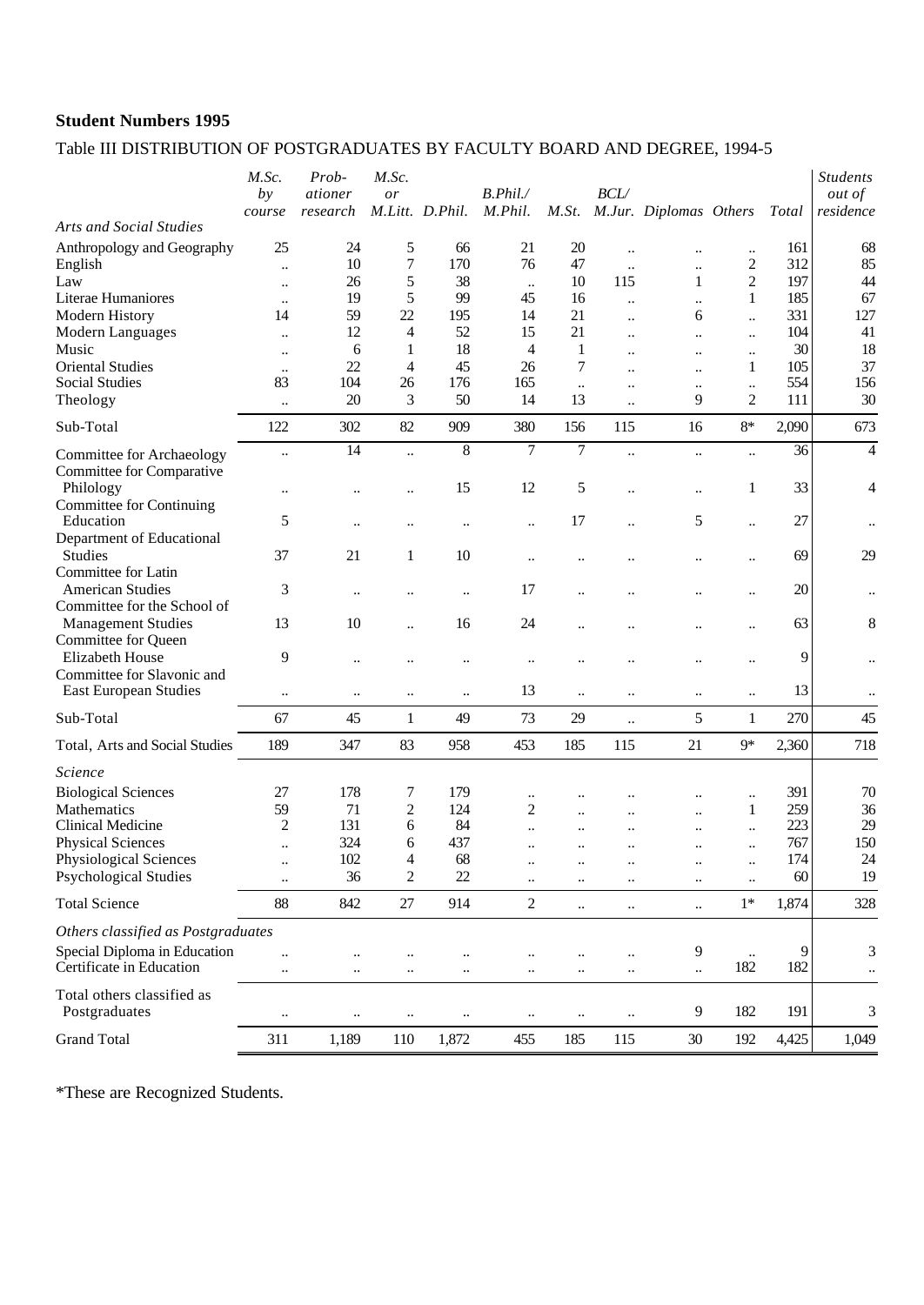## Table IV STUDENTS IN RESIDENCE, 1994-5: DIVISION BY COLLEGE

|                      |                | Undergraduates       |                      | Postgraduates |                            |                | Total  | <b>Student</b>  | Total            |              |                      |
|----------------------|----------------|----------------------|----------------------|---------------|----------------------------|----------------|--------|-----------------|------------------|--------------|----------------------|
|                      | Arts           | Science              | <b>Total</b>         | Arts          | Science                    | Total          | Arts   | Science         | Visitors†        | <b>Total</b> | 1993-4               |
| All Souls            | $\ddotsc$      | $\ddotsc$            |                      | 5             | $\ddotsc$                  | 5              | 5      | $\ddotsc$       | $\ddotsc$        | 5            | $\tau$               |
| <b>Balliol</b>       | 211            | 167                  | 378                  | 107           | 56                         | 163            | 318    | 223             | 4                | 545          | 532                  |
| <b>Brasenose</b>     | 215            | 141                  | 356                  | 55            | 39                         | 94             | 270    | 180             | 10               | 460          | 439                  |
| Christ Church        | 270            | 143                  | 413                  | 71            | 56                         | 127            | 341    | 199             | 2                | 542          | 543                  |
| Corpus Christi       | 111            | 98                   | 209                  | 51            | 31                         | 82             | 162    | 129             | $8\,$            | 299          | 303                  |
| Exeter               | 171            | 132                  | 303                  | 60            | 66                         | 126            | 231    | 198             | $8\,$            | 437          | 418                  |
| Hertford             | 211            | 141                  | 352                  | 75            | 38                         | 113            | 286    | 179             | 5                | 470          | 466                  |
| Jesus                | 163            | 141                  | 304                  | 54            | 51                         | 105            | 217    | 192             | 5                | 414          | 409                  |
| Keble                | 267            | 178                  | 445                  | 86            | 41                         | 127            | 353    | 219             | 6                | 578          | 544                  |
|                      |                |                      |                      |               |                            |                |        |                 |                  |              |                      |
| Lady Margaret Hall   | 216            | 155                  | 371                  | 53            | 49                         | 102            | 269    | 204             | 9                | 482          | 491                  |
| Lincoln              | 149            | 110                  | 259                  | 66            | 42                         | 108            | 215    | 152             | 4                | 371          | 376                  |
| Magdalen             | 221            | 148                  | 369                  | 82            | 65                         | 147            | 303    | 213             | 1                | 517          | 525                  |
| Merton               | 140            | 122                  | 262                  | 51            | 72                         | 123            | 191    | 194             | $\overline{c}$   | 387          | 377                  |
| New College          | 237            | 187                  | 424                  | 58            | 56                         | 114            | 295    | 243             | 6                | 544          | 541                  |
| Oriel                | 154            | 112                  | 266                  | 78            | 33                         | 111            | 232    | 145             | 2                | 379          | 386                  |
| Pembroke             | 196            | 144                  | 340                  | 73            | 34                         | 107            | 269    | 178             | $\boldsymbol{7}$ | 454          | 446                  |
| Queen's              | 162            | 144                  | 306                  | 44            | 43                         | 87             | 206    | 187             | 5                | 398          | 399                  |
| St Anne's            | 278            | 167                  | 445                  | 72            | 38                         | 110            | 350    | 205             | 5                | 560          | 543                  |
| St Catherine's       | 220            | 217                  | 437                  | 43            | 85                         | 128            | 263    | 302             | $8\,$            | 573          | 568                  |
| St Edmund Hall       | 212            | 187                  | 399                  | 37            | 38                         | 75             | 249    | 225             | 4                | 478          | 471                  |
| St Hilda's           | 224            | 141                  | 365                  | 39            | 7                          | 46             | 263    | 148             | 11               | 422          | 434                  |
| St Hugh's            | 230            | 153                  | 383                  | 70            | 53                         | 123            | 300    | 206             | 6                | 512          | 488                  |
| St John's            | 194            | 169                  | 363                  | 86            | 70                         | 156            | 280    | 239             | $\overline{9}$   | 528          | 529                  |
| St Peter's           | 177            | 131                  | 308                  | 52            | 40                         | 92             | 229    | 171             | 12               | 412          | 401                  |
| Somerville           | 197            | 143                  | 340                  | 35            | 17                         | 52             | 232    | 160             | 13               | 405          | 389                  |
| Trinity              | 154            | 115                  | 269                  | 41            | 50                         | 91             | 195    | 165             | 6                | 366          | 357                  |
| University           | 208            | 178                  | 386                  | 44            | 51                         | 95             | 252    | 229             | 4                | 485          | 497                  |
| Wadham               | 233            | 189                  | 422                  | 56            | 59                         | 115            | 289    | 248             | 8                | 545          | 543                  |
| Worcester            | 214            | 125                  | 339                  | 65            | 48                         | 113            | 279    | 173             | 6                | 458          | 460                  |
|                      |                |                      |                      |               |                            |                |        |                 |                  |              |                      |
| Sub-total            | 5,635          | 4,178                | 9,813                | 1,709         | 1,328                      | 3,037          | 7,344  | 5,506           | 176              | 13,026       | 12,882               |
|                      |                |                      |                      |               |                            |                |        |                 |                  |              |                      |
| Green College        | 4              | 78                   | 82                   | 42            | 68                         | 110            | 46     | 146             | $\overline{c}$   | 194          | 170                  |
| Kellogg College      | $\ddotsc$      | $\ldots$             | $\ddotsc$            | 7             | $\ddot{\phantom{a}}$       | 7              | 7      | $\ldots$        | $\ddotsc$        | 7            | 3                    |
| Linacre              | $\overline{c}$ | $\ddotsc$            | $\overline{c}$       | 121           | 161                        | 282            | 123    | 161             | 6                | 290          | 263                  |
| Nuffield             | $\ddotsc$      |                      | $\ddot{\phantom{0}}$ | 93            | 3                          | 96             | 93     | 3               | $\ddotsc$        | 96           | 88                   |
| St Antony's          | 3              |                      | 3                    | 227           |                            | 227            | 230    |                 | 8                | 238          | 259                  |
| <b>St Cross</b>      | $\overline{c}$ | $\ddotsc$            | $\overline{c}$       | 66            | $\ddot{\phantom{a}}$<br>60 | 126            | 68     | $\ddotsc$<br>60 | 1                | 129          | 125                  |
| Wolfson              |                | $\ldots$<br>11       | 11                   | 152           | 247                        | 399            | 152    | 258             | 3                | 413          | 394                  |
|                      |                |                      |                      |               |                            |                |        |                 |                  |              |                      |
| Templeton            |                |                      |                      | 27            |                            | 27             | $27\,$ |                 |                  | 27           | 25                   |
|                      | 11             | 89                   | 100                  | 735           | 539                        | 1,274          | 746    | 628             | $20\,$           | 1,394        | 1,327                |
| Sub-total            |                |                      |                      |               |                            |                |        |                 |                  |              |                      |
| <b>Campion Hall</b>  | $\mathfrak{Z}$ | $\ldots$             | 3                    | $\,$ $\,$     |                            | $\,8\,$        | 11     |                 |                  | 11           | 15                   |
| Greyfriars           | 30             | $\ddotsc$            | 30                   | $\ldots$      | $\ddotsc$                  | $\ldots$       | 30     |                 | $\ldots$         | 30           | 23                   |
| Mansfield            | 132            | 46                   | 178                  | 17            | 6                          | 23             | 149    | 52              | 11               | 212          | 208                  |
| Regent's Park        | 60             | 1                    | 61                   | 9             |                            | 9              | 69     | 1               | $8\,$            | 78           | 73                   |
| St Benet's Hall      | 24             | 1                    | 25                   | 4             |                            | 4              | 28     | 1               |                  | 29           | 25                   |
|                      |                |                      |                      |               |                            |                |        |                 |                  |              |                      |
| Sub-total            | 249            | 48                   | 297                  | 38            | 6                          | 44             | 287    | 54              | 19               | 360          | 344                  |
| Anglican Theological |                |                      |                      |               |                            |                |        |                 |                  |              |                      |
|                      | 19             |                      |                      |               |                            |                | 21     |                 |                  | 21           |                      |
| Colleges             | $\overline{9}$ | $\ddot{\phantom{a}}$ | 19                   | $\frac{2}{2}$ |                            | $\overline{c}$ |        |                 |                  |              | 25<br>$\overline{4}$ |
| <b>Blackfriars</b>   |                |                      | $\boldsymbol{9}$     |               |                            | $\overline{c}$ | 11     |                 | $\ddotsc$        | 11           |                      |
| Manchester College   | 72             | 5                    | 77                   | 9             |                            | 9              | 81     | 5               | $\overline{c}$   | 88           | 90                   |
| Sub-total            | 100            | 5                    | 105                  | 13            |                            | 13             | 113    | 5               | 2                | 120          | 119                  |
|                      |                |                      |                      |               |                            |                |        |                 |                  |              |                      |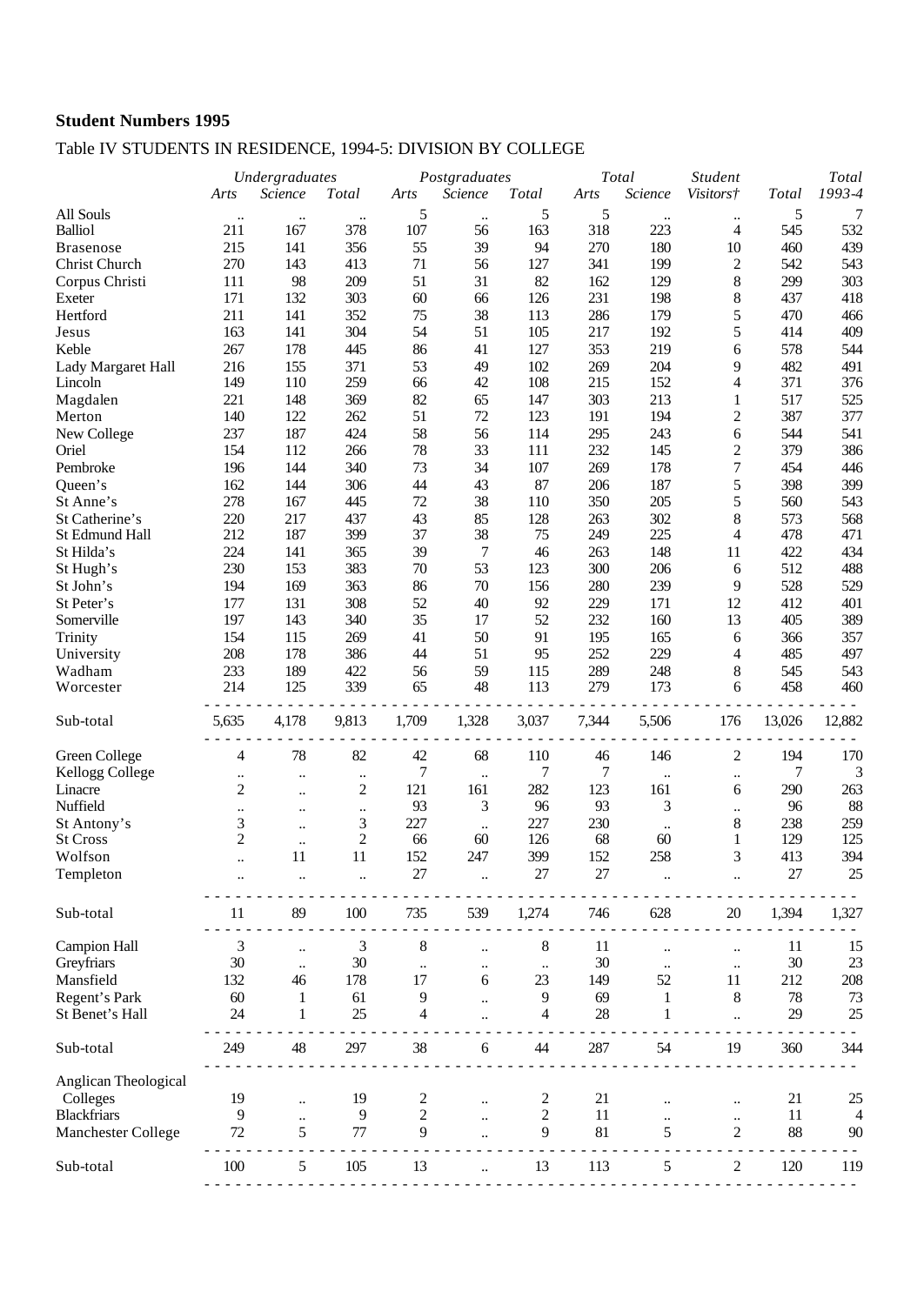Table IV (*continued*)

| Students on part-time<br>courses                 | $\cdots$ | $\cdot\cdot$ | $\ddotsc$ | 34    |       | 39    | 34    |       | 39  | 39     | 50     |
|--------------------------------------------------|----------|--------------|-----------|-------|-------|-------|-------|-------|-----|--------|--------|
| <b>Total Students with</b><br>College Membership | 5,995    | 4,320        | 10,315    | 2,529 | 1.878 | 4.407 | 8.524 | 6.198 | 217 | 14.939 | 14.722 |

† Registered Visiting Students and those matriculated to study in the University otherwise than for a degree, diploma, or certificate of the University (see *Examination Decrees,* 1994, pp. 888-90, Ch. X, Sect. XI and p. 977, Ch. VIII, Sect. I, § 5, cl. 6).

#### *Other non-matriculated Students*

|                                                       | Undergraduates       |                |                      |       | Postgraduates  |       |       | Total     | <i>Student</i>       |        | Total  |
|-------------------------------------------------------|----------------------|----------------|----------------------|-------|----------------|-------|-------|-----------|----------------------|--------|--------|
|                                                       | Arts                 | <i>Science</i> | Total                | Arts  | <i>Science</i> | Total | Arts  | Science   | <i>Visitors†</i>     | Total  | 1993-4 |
| Clinical Medicine Students<br>reading for the degrees |                      |                |                      |       |                |       |       |           |                      |        |        |
| of other universities<br>Special Diploma in           | $\ddot{\phantom{0}}$ |                | $\ddot{\phantom{0}}$ |       |                |       |       |           |                      |        |        |
| Education                                             |                      | $\ddotsc$      | $\ddotsc$            | 8     | $\ddotsc$      | 8     | 8     | $\ddotsc$ | $\ddotsc$            | 8      | 7      |
| Recognized Students                                   | $\ddot{\phantom{a}}$ | $\ddotsc$      | $\ddot{\phantom{a}}$ | 9     |                | 10    | 9     |           |                      | 10     | 9      |
| Sub-total                                             |                      | $\ddotsc$      | $\ddotsc$            | 17    |                | 18    | 17    | -1        | $\ddot{\phantom{a}}$ | 18     | 16     |
| Grand total                                           | 5,995                | 4,320          | 10.315               | 2,546 | 1,879          | 4,225 | 8,541 | 6,199     | 217                  | 14.957 | 14,738 |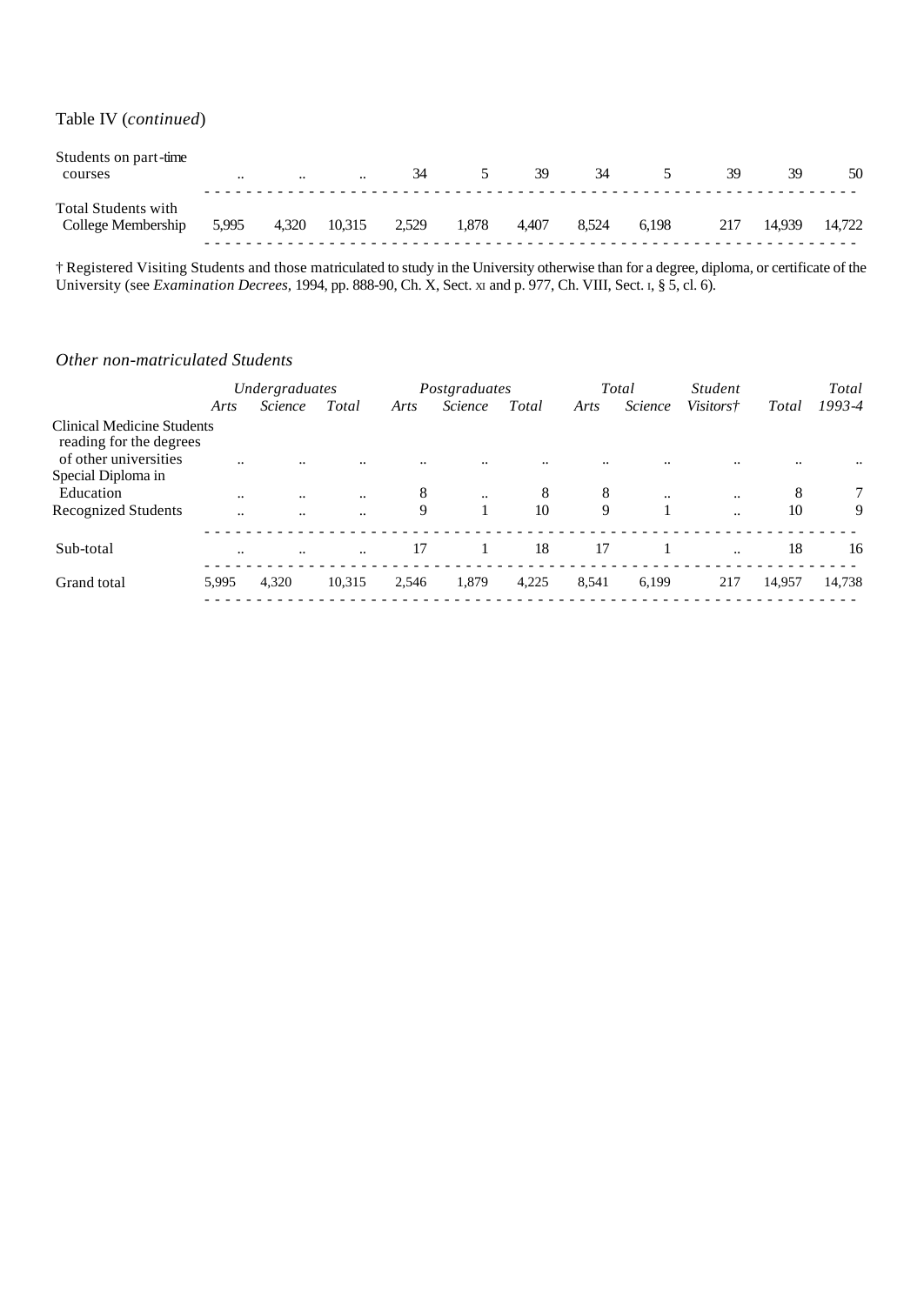#### Table V NUMBER OF UNDERGRADUATES MATRICULATING TO READ FOR FIRST DEGREES

#### *Undergraduates reading for Honour Schools*

|      |                                          | MT 1951                   | MT 1961              | MT 1971              | MT 1981                   | MT 1986   | MT 1990                   | MT 1991              | MT 1992      | MT 1993   | MT 1994        |      |
|------|------------------------------------------|---------------------------|----------------------|----------------------|---------------------------|-----------|---------------------------|----------------------|--------------|-----------|----------------|------|
| (1)  | <b>Agricultural and Forest Sciences</b>  |                           |                      |                      |                           |           |                           |                      |              |           |                |      |
|      | (discontinued)                           | 29                        | 16                   | 17                   | 28                        | $\ddotsc$ | $\cdot \cdot$             | $\ldots$             | $\ddotsc$    | $\ddotsc$ |                | (1)  |
| (2)  | Ancient and Modern History               | $\ddotsc$                 | $\ddot{\phantom{a}}$ | $\ddotsc$            | 10                        | 16        | 16                        | 16                   | 26           | 17        | 16             | (2)  |
| (3)  | Archaeology and Anthropology             | $\ddot{\phantom{0}}$      |                      | $\ddotsc$            | $\ddotsc$                 | $\ldots$  | $\ddotsc$                 | $\ddotsc$            | 14           | 12        | 21             | (3)  |
| (4)  | Biochemistry: Part I                     | 8                         | 18                   | 53                   | 63                        | 75        | 76                        | 75                   | 76           | 83        | 83             | (4)  |
| (5)  | <b>Biological Sciences</b>               | $\ddotsc$                 | $\ddotsc$            | $\ddotsc$            | $\ldots$                  | $\ddotsc$ | 101                       | 104                  | 104          | 91        | 99             | (5)  |
| (6)  | Botany (discontinued)                    | $\overline{7}$            | 12                   | 10                   | 14                        | 11        |                           |                      | $\ddotsc$    |           | $\ldots$       | (6)  |
| (7)  | Chemistry: Part I                        | 100                       | 176                  | 187                  | 190                       | 183       | 172                       | 181                  | 185          | 177       | 176            | (7)  |
| (8)  | <b>Classics and English</b>              |                           |                      | $\ddot{\phantom{0}}$ | $\ddotsc$                 | $\ldots$  | 9                         | 10                   | 9            | 6         | $\overline{9}$ | (8)  |
| (9)  | <b>Classics and Modern Languages</b>     | $\ddot{\phantom{a}}$      | $\ddot{\phantom{a}}$ | $\ddot{\phantom{0}}$ | $8\,$                     | 17        | 16                        | 12                   | 11           | 9         | 14             | (9)  |
| (10) | Computation                              |                           |                      | $\ddotsc$            | $\ddot{\phantom{0}}\cdot$ | $\ldots$  | $\ddot{\phantom{0}}$      |                      | $\ddotsc$    | $\ddotsc$ | $\overline{9}$ | (10) |
| (11) | Economics and Management                 |                           |                      | $\ddot{\phantom{0}}$ | $\ddotsc$                 | $\ldots$  | $\ddot{\phantom{0}}$      | $\ddotsc$            | $\ddotsc$    | $\ddotsc$ | $20\,$         | (11) |
| (12) | Engineering and Materials: Part I        |                           |                      | $\ddot{\phantom{0}}$ | $\ddotsc$                 | 15        | 14                        | 9                    | $\tau$       | 6         | $\overline{7}$ | (12) |
| (13) | Engineering and Computer Science: Part I |                           | $\ddotsc$            | $\ddotsc$            | $\ldots$                  | 35        | 28                        | 29                   | 26           | 20        | $22\,$         | (13) |
| (14) | Engineering and Economics (discontinued) |                           | $\ddotsc$            | 21                   | $\sqrt{5}$                | 10        | $\ddot{\phantom{0}}\cdot$ | $\ddot{\phantom{0}}$ | $\ddotsc$    | $\ddotsc$ | $\ddotsc$      | (14) |
| (15) | Engineering, Economics, and              |                           |                      |                      |                           |           |                           |                      |              |           |                |      |
|      | Management: Part I                       | $\ddot{\phantom{0}}\cdot$ | $\ddot{\phantom{0}}$ | $\ddotsc$            | $\tau$                    | 10        | 31                        | 34                   | 33           | 19        | 27             | (15) |
| (16) | Engineering Science: Part I              | 16                        | 64                   | 87                   | 136                       | 88        | 96                        | 94                   | 100          | 117       | 115            | (16) |
| (17) | English                                  | 176                       | 230                  | 236                  | 292                       | 260       | 268                       | 264                  | 267          | 267       | 272            | (17) |
| (18) | <b>English and Modern Languages</b>      | $\ddot{\phantom{a}}$      | $\ddot{\phantom{a}}$ | $\ddotsc$            | $\ddotsc$                 | 15        | 22                        | 16                   | 22           | 20        | 24             | (18) |
| (19) | European and Modern Middle Eastern       |                           |                      |                      |                           |           |                           |                      |              |           |                |      |
|      | Languages                                | $\ddot{\phantom{a}}$      | $\ddot{\phantom{a}}$ | $\ddot{\phantom{0}}$ | $\ldots$                  | $\cdots$  | $\ddotsc$                 | $\ddotsc$            | $\ldots$     | $\ddotsc$ | -1             | (19) |
| (20) | <b>Experimental Psychology</b>           | $\ddotsc$                 | $\ddotsc$            | $\boldsymbol{7}$     | 16                        | 27        | 44                        | 42                   | 38           | 46        | 50             | (20) |
| (21) | Geography                                | 47                        | 69                   | 75                   | 94                        | 88        | 99                        | 103                  | 104          | 104       | 107            | (21) |
| (22) | Geology                                  | $\overline{2}$            | 25                   | 27                   | 27                        | 30        | 32                        | 31                   | 26           | 28        | 28             | (22) |
| (23) | Human Sciences                           | $\ddotsc$                 |                      | 13                   | 19                        | 21        | 26                        | 32                   | 32           | 30        | 32             | (23) |
| (24) | Jurisprudence                            | 183                       | 190                  | 196                  | 252                       | 253       | 259                       | 259                  | 274          | 278       | 274            | (24) |
| (25) | Literae Humaniores                       | 132                       | 178                  | 161                  | 148                       | 153       | 139                       | 137                  | 147          | 130       | 139            | (25) |
| (26) | Mathematics                              | 75                        | 115                  | 181                  | 200                       | 182       | 190                       | 189                  | 183          | 196       | 204            | (26) |
| (27) | Mathematics and Computation              | $\ddotsc$                 | $\ddotsc$            | $\ldots$             | $\ddotsc$                 | 30        | 37                        | 29                   | 34           | 28        | 27             | (27) |
| (28) | Mathematics and Philosophy               | $\ddot{\phantom{0}}\cdot$ | $\ddotsc$            | 12                   | $\,8\,$                   | 11        | 15                        | 16                   | 25           | 19        | 25             | (28) |
| (29) | Metallurgy: Part I                       | $\ddot{\phantom{0}}\cdot$ | 10                   | 16                   | $18\,$                    | 17        | 26                        | 25                   | 28           | 15        | 22             | (29) |
| (30) | Metallurgy, Economics, and Management:   |                           |                      |                      |                           |           |                           |                      |              |           |                |      |
|      | Part I                                   |                           | $\ddotsc$            | $\ddotsc$            | $\overline{1}$            | 5         | $\ddotsc$                 |                      | $\cdot\cdot$ | $\ddotsc$ | $\ddotsc$      | (30) |
| (31) | Modern History                           | 340                       | 313                  | 291                  | 295                       | 260       | 299                       | 300                  | 285          | 315       | 273            | (31) |
| (32) | Modern History and Economics             |                           | $\ddotsc$            | 36                   | 22                        | 21        | 13                        | $8\phantom{1}$       | $\,8\,$      | 3         | 10             | (32) |
| (33) | Modern History and English               | $\ddot{\phantom{a}}$      | $\ddot{\phantom{a}}$ | $\ddotsc$            | $\ddots$                  | $\ddotsc$ | 7                         | <sup>11</sup>        | 12           | 10        | 15             | (33) |
| (34) | Modern History and Modern Languages      |                           |                      | 19                   | 22                        | 15        | 23                        | 17                   | 21           | 16        | 38             | (34) |
| (35) | Modern Languages                         | 220                       | 223                  | 225                  | 251                       | 232       | 217                       | 213                  | 211          | 215       | 207            | (35) |
| (36) | Music                                    | 14                        | 26                   | 35                   | 46                        | 50        | 50                        | 56                   | 51           | 54        | 55             | (36) |
| (37) | <b>Oriental Studies</b>                  | 5                         | 11                   | 28                   | 26                        | 44        | 44                        | 56                   | 63           | 67        | 58             | (37) |